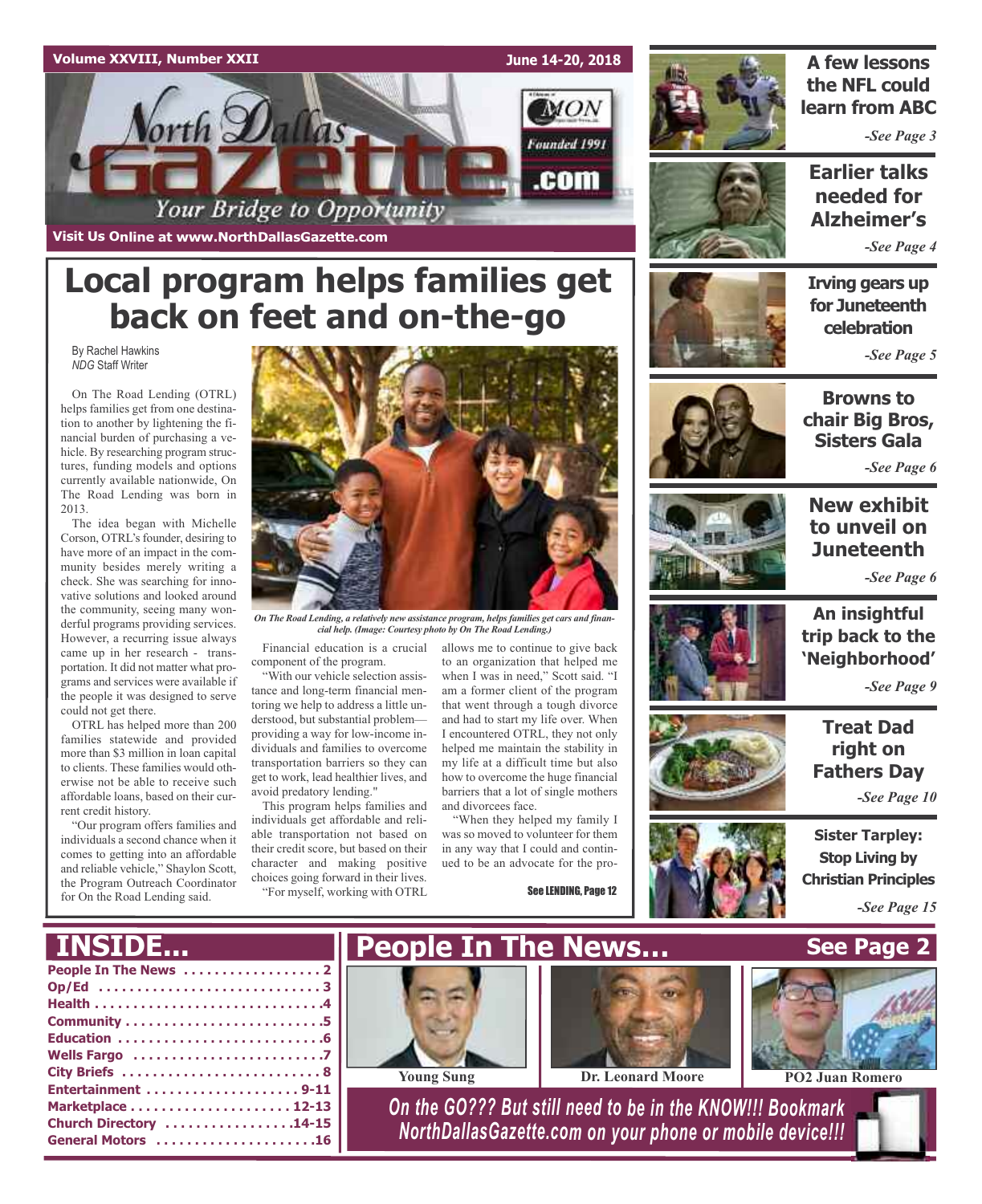### **Young Sung**

Councilman Young Sung, Place 6, was elected in May 2017 and histerm will end in 2020, has been elected as Deputy Mayor Pro Tem by all council members for the City of Carrollton.

"I am humbled by the support shown by my fellow City Council members in their nomination and my selection as Deputy Mayor Pro Tem," Sung said. "I hope to serve in this position as an advocate for the Council's shared priorities: public safety, economic development, positive redevelopment, strong infrastructure, and fiscal responsibility."



Deputy Mayor Pro Tem Sung went on to say Carrollton is a place with social and economic diversity, beautiful and varied amenities, the highest quality first responders, supportive staff, and wonderful residents.

### **Dr. Leonard Moore**

AUSTIN — Professor of History Leonard N. Moore has been named vice president for diversity and community engagement at The University of Texas at Austin. Moore, who served as interim vice president this year, was selected after a national search to fill the position.

"During Dr. Moore's time as interim vice president, he built upon his years of teaching and research and further established himself as a leader on our campus and throughout the greater Austin community," President Gregory L. Fenves said. "He



walks of life and builds connections with them. He is a brilliant scholar who inspires those around him, and he listens — to students, faculty members and staff members.

reaches out to people in all

Deputy Mayor Pro Tem Sung, a Newman Smith graduate, was an Honor Student andAllAmerican Collegiate Soccer Player at Brevard College in North Carolina.

He earned his Bachelor's degree in Business Management at Tennessee's Maryville College, and received his MBA from Le Tourneau University. Sung pursued legal studies at USC.

His election to office came after serving various voluntary roles throughout the Community as follows:

• Board of Directors for the Carrollton/Farmers Branch Rotary Club • City Capital Improve-

That's why he's the right per-

son for this role."

A faculty member at UT Austin since 2007, Moore was the senior associate vice president for diversity and community engagement from 2013 to 2017, managing about 30 programs and initiatives.

He regularly teaches more than a thousand students during the fall semester in his two undergraduate classes: History of the Black Power Movement and Race in the Age of Trump. During the spring semester he teaches classes in the UT School of Law and the Texas MBA Program at the McCombs School of Business.

"I am elated to take this position on a permanent basis," said Moore. "As the nation's premier unit of its kind, DDCE will continue to impact the campus and community through its longstanding programs, while simultaneously launching a series of new initiatives around the concept of inclusive innovation. These new programs will help us maintain ciation of Judiciary Interpreters & Translators, and the Korean Chamber of Commerce. He is a member of the Ko-

ments Plan Advisory Com-

• President of the Korean-American Soccer Associa-

• Team Liaison/Translator for the 94' Korean World Cup

Deputy Mayor Pro Tem Sung is a licensed Real Estate Broker and Certified Court Interpreter and Mediator. He is a member of the DFW MetroTex Realtor Association, the Association of Realtors at the state and national level, the Texas Asso-

mittee

tion

Soccer Team

a healthy campus climate and allow us to serve as a connector and incubator for leaders tackling some of our greatest social challenges."

Moore begins as vice president effective July 1.

UT Austin is a nationally recognized leader in promotrean United Central Methodist Church. He and his wife Susan have been married for 20 years and have two children, Joshua, a senior at University of Dallas in Richardson and Jessica, a graduate of Newman Smith High School 2018; she is following in the steps of "dear old dad."

"I pledge to work in support and enhancement of, each of these special Carrollton qualities," Sung said. "It is an honor to serve citizens in this new capacity." For more information on the Carrollton City Council, visit cityofcarrollton.com/council. At the same meeting, John Sutter was appointed Mayor

ing diversity in higher education. It was one of 13 U.S. universities honored as a 2016 Diversity Champion by INSIGHT into Diversity magazine. In 2017, the university developed a Diversity and Inclusion Action Plan that is serving as a blueprint for creating a more inclusive campus culture and embedding those efforts in all areas

of university life.

Central to those initiatives is DDCE's work in advancing socially just learning and working environments and fostering a culture of excellence through diverse people, ideas and perspectives on campus. DDCE also develops partnerships between the

Pro Tem. Sutter was recently re-elected to Place 7 in May; his term will expire in 2021.

"I take the honor of serving as Carrollton City Council Mayor Pro Tem very seriously and accept the position with great humility," Sutter said. "I look forward to further enhancing this community by working with our new City Council to bring in new businesses, redevelop aging neighborhoods, strengthen our public safety, improve our streets, alleys, and parks, and continue the close relationship with our school districts. Carrollton is a great place to live, work, and play because of its dedicated staff and involved citizens."

greater Austin community and the university.

Moore is a native of Cleveland, Ohio. He earned his B.A. from Jackson State University in 1993 and his Ph.D. from The Ohio State University in 1998. He was a history professor at Louisiana State University from 1998 to 2007, where he also directed the African and African American Studies Program and the Pre-Doctoral Scholar's Institute.

At UT Austin, he serves as the George W. Littlefield Professor in American History and is also a Fellow of Lee and Joseph D. Jamail Chair in African American Studies.

### **PO2 Juan Romero**

By Mr. Dusty Good Navy Office of Community Outreach

NORFOLK – A 2012 Rowlett High School graduate and Garland, Texas, native is serving in the U.S. Navy withAssault Craft Unit TWO (ACU 2), one of the Navy's most advanced amphibious warfare units.

Petty Officer 2nd Class Juan Romero is a engineman with the group operating out of Virginia Beach, Virginia.

A Navy engineman is responsible for maintenance and operation of small engines.

"My job allows me to be hands-on," said Romero. "I like being able to train others to pass on knowledge."



Romero credits success in the Navy to many of the lessons learned in their hometown of Garland.

"My hometown taught me the importance of being respectful to others," said Romero.

ACU 2 is one of the components of Naval Beach Group TWO (NBG 2).

Commissioned in 1948, just after World War II, NBG 2 trains and equips military forces for deployment overseas. Sailors with NBG 2 serve a vital role in the Navy our nation needs by ensuring that amphibious operations remain ready to defend and protect America at all times.

ACU 2 operates landing craft, which are specialized to transport personnel and equipment from surface ships to shore. The LCU is a displacement craft capable of carrying a payload of more than 170 tons. The LCU can be used to transport weapons systems, cargo and personnel of Marine assault units. The current LCU fleet has been in naval service since the late 1960s. Gun mounts on the craft can support .50 Cal machine guns, M240 machine guns, and 40mm grenade

#### launchers.

The exercises and realworld operations that ACU 2 sailors participate in include evacuation of American citizens from a hostile territory, delivery of food and medical supplies after a natural disaster, and many other tasks that involve movement from ships off-shore to the beach, according to Navy officials.

"I liked being able to deploy with this command and completing our mission," said Romero. "I've made great friends here who help being away from family."

Jobs are highly specialized and keep each part of the command running smoothly, according to Navy officials. The jobs range from operating boats to maintaining engines and handling weaponry.



*For the 411 in the community, go to www.northdallasgazette.com*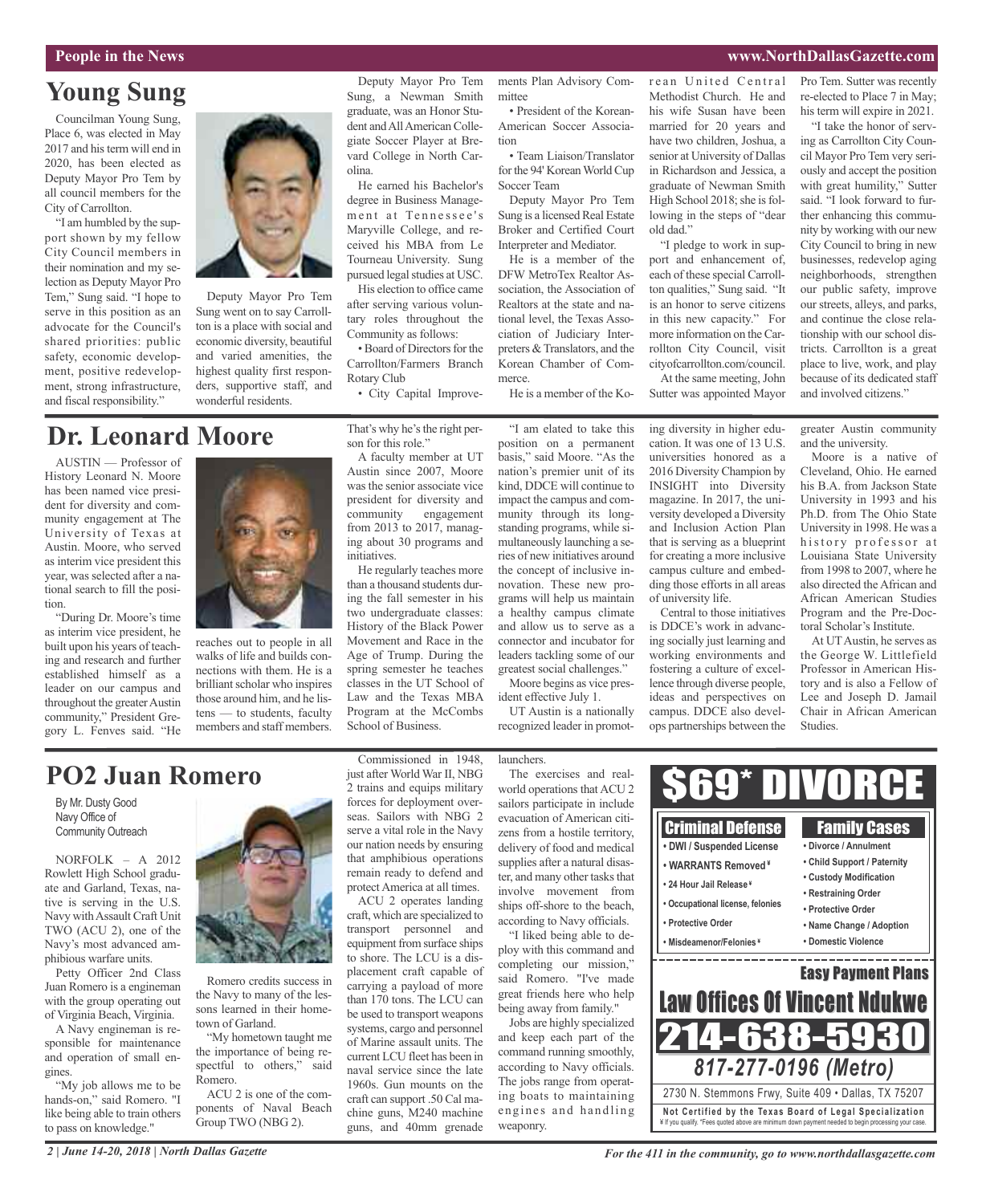#### **www.NorthDallasGazette.com Op-Ed**



## **Four lessons the NFL could learn from ABC**

By Terrance Woodbury

Following Roseanne Barr's obscenely offensive comments about former Obama Senior Advisor, Valerie Jarrett, ABC took immediate and decisive action to demonstrate that her words describing an accomplished Black woman as an ape did not reflect the networks values. The network's cancellation of its highest rate show - a move that prioritized integrity and a commitment to decency over money, ratings, and even political expediency surprised many. The NFL, as it faces continual media and public scrutiny, could stand to take a knee and learn a lesson from ABC.

To be fair, ABC faced well-deserved scrutiny regarding its decision to reboot Roseanne in the first place, given Barr's previous divisive and racist comments. The cancellation, nonetheless, has been generally well-received by the public, or at least Black Twitter, as a bold and affirming commitment to the diverse audience that ABC serves.

ABC and NFL – both massive media corporations - are at two ends of a spectrum with handling racism in the Trump era. Under pressure from President Trump and donors, the NFL recently decided to censor its players' peaceful protest by forcing them to stand for the National Anthem or to invisibly protest in the locker room. The new policy, set to go into effect in the upcoming NFL season, poses a serious question: How will this decision affect players who feel silenced and fans who feel ignored by the League's aggressive stance against such a pervasive social justice issue.

A poll that I conducted earlier this year on behalf of BlackPAC, an organization committed to increasing political participation of Black voters, showed that in the previous NFL season, 21

percent of Black consumers watched less football and 14 percent stopped watching football all together due to the treatment of Colin Kaepernick'speaceful protest. This downtick in viewership should've served as a warning to the NFL. Instead, the League decided to censor the peaceful protest of every single player.

Many spectators, myself included, are waiting with baited breath to see how this decision will affect NFL ratings in the upcoming football season. But while we wait, there are a few lessons the NFL should have learned from ABC's decisive response to bias and racism.

1. Do not mistake the aggressive banter of a few loud racists as an erosion of American ideals and values. ABC understood the Barrfiasco for what it was: an opportunity to declare that the normalization of hateful and divisive language does not reflect the values of this nation, no matter who they come from or how loudly they are tweeted.

2. The NFL had an opportunity to make a similar declaration about American values. Despite the feeble attempt of some to co-opt a movement about justice and dignity into a debate about white nationalism thinly veiled as patriotism…we still hold some truths to be self-evident. That freedom of both speech and protest are inextricably woven into the fabric of our nation. In the coming season, athletes that choose to accept punishment over censorship, as many undoubtedly shall, will be remembered on the right side of history and justice, just as Muhammed Ali has been honored for protesting the Vietnam draft.

3. Stand up for and defend the dignity of the people responsible for making your brand among the most valuable in the world. ABC built one of the most diverse audiences in entertainment by ushering in content that is created by, starred in, and catered to minority audiences. Blackish, Scandal, How to Get Away With Murder, and Grey's Anatomy - successful shows created and produced by women of color whose appearance Barr presumably equates to apes. ABC made the bold, or maybe just fiscally prudent, decision to stand in solidarity with its diverse audience and talent pool.

4. However, after multiple demands and complaints from Donald Trump, including that the "ungrateful son of a bitch" should be forced off the field, the NFL acquiesced and forced every player off the field or to their feet. Adding insult to censorship, they did so without condemnation of the President or the resentful fanswho have used racial epithets in reference to protesting players. The NFL demonstrated zero allegiance to the players that made it the most profitable athletic enterprise in America. Not exactly the best way to inspire morale and loyalty.

5. Do not capitulate to a tyrannical President's attempts to use his political pulpit to bend the private sector to his will. Prior to Barr's insidious remarks, Trump raved about her ratings and boasted about their close relationship. Naturally, following her departure he did what we all expected…defended Barr and attacked ABC for previous statements made towards him. Many expect Trump's attacks toward ABC to continue and possibly escalate, but the network has remained unwavering, and I sure hope they continue to.

The NFL failed to demonstrate the same fortitude toward sustained attacks from Donald Trump, who has had the League in his crosshairs since they blocked him from buying an NFL team over a decade ago. Following sustained attacks against the players

and encouraging fans to boycott professional football, the NFL commissioner and team owners (a group of all white men with one single exception) made a unanimous decision to comply with Trump's demands.

This leads me into the final lesson the NFL could learn from ABC.

Put some women of color in charge at the NFL front office. It took less than 3 hours for ABC President Channing Dungey, a Black woman, to cancel the highest rated show on her network following Barr's comments. In today's atmosphere of heightened expectations of corporate responsibility many enterprises can learn from such decisive action. There is simply a greater social consciousness, sensitivity, and responsibility amongst communities that are most affected by oppression. And in American society, over the longest sustainable time, that community has been women of color.

A League that spent decades covering up irreparable physical and psychological trauma to its players, that shows more contempt toward peaceful protest then it does toward domestic violence, and that is more concerned with white comfort then it is with Black lives, is a League that can take notes from an institution that was bold enough to get it right…despite what it might cost.

*Terrance Woodbury is a senior analyst at Brilliant Corners Research & Strategies where he conducts market research, including focus groups and public polling, that help candidates and companies target and communicate with diverse audiences. His research focuses on people of color and millennials who have become the driving force of rapidly evolving consumer and electoral trends in both the United States and abroad.*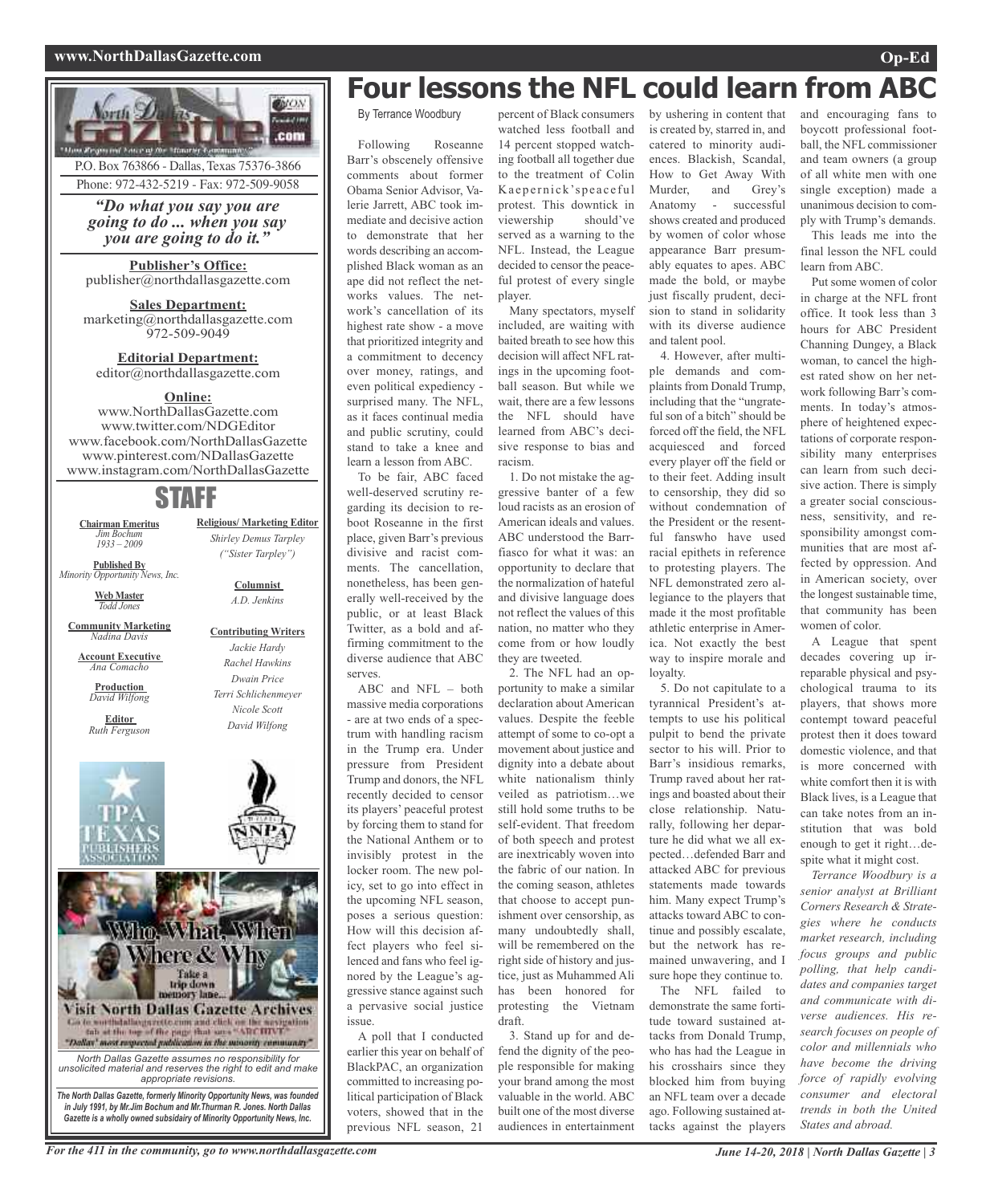## **People living with Alzheimer's encourage earlier conversations about disease warning signs after learning from personal experience**

June is Alzheimer's & Brain Awareness Month, and the Alzheimer's Association, together with advocates in the early stages of the disease, are encouraging families to talk about memory and cognition concerns sooner. These advocates know first-hand that an early diagnosis offers many benefits, including access to more effective medical and lifestyle interventions and the ability to take an active role in planning with family members for the future.

"While working as a project manager, I started to notice my performance declining. I was making mistakes and forgetting things which were uncharacteristic for me. My husband, Randy, and I spent more than six months going to multiple doctors eliminating potential physical issues before I was finally diagnosed with MCI (Mild Cognitive Impairment)," said Jan Haberer, a local member of the Alzheimer's Association DNTX Early-Stage Advisory Group,which is composed of people in the early stages of Alzheimer's disease in the Dallas and Northeast Texas area. "This was very difficult news to



digest after going through the journey with my mother less than 10 years ago. Since I was still working and didn't know how my employer would react, we didn't share my diagnosis right away. We believe there is still a lot of confusion out there as far as how companies should handle cognitive issues."

Randy agreed and added "not being able to share Jan's diagnosis made it more difficult to process and accept. Once we filed for disability, and we were able to share our story, it

was a big relief and helped us discuss it with more family and friends. I feel blessed we received an early diagnosis and I am convinced that is the reason why Jan's condition has stabilized. That is why we try to help educate people as much as possible and encourage them to get a diagnosis as soon as they can."

To help people understand early symptoms of Alzheimer's or behaviors that merit discussion, the Alzheimer's Association offers 10 Warning Signs. Should these signs appear, it

is important to talk about them with the person experiencing symptoms and encourage them to speak with a medical professional.

"Unfortunately, there still exists a stigma about Alzheimer's and other dementia which interfere with an individual or family seeking help when they begin to notice memory challenges," said Debra Adams, Director of Community Relations at the Alzheimer's Association Dallas and Northeast Texas Chapter. "Early diagnosis is critical to creating a support system that will enhance quality of life for those faced with the diagnosis of Alzheimer's or related dementia."

To help families overcome common communication obstacles, the Alzheimer's Association is offering 6 Tips for Approaching Alzheimer's, a list of best practices for talking about the disease with someone who may be experiencing symptoms. These include:

• Have the conversation as early as possible

• Think about who's best suited to have the conversation

• Practice conversation starters

• Offer support and companionship

• Anticipate gaps in selfawareness

• Recognize the conversation may not go as planned

For more on these tips, go to alz.org/6Tips.

#### **Understanding the Value of an Early Alzheimer's Diagnosis**

There are many medical, financial, emotional and social benefits to receiving an early Alzheimer's diagnosis – both for those living with the disease and their families. These include:

• Accurate diagnosis – Can help determine if someone's cognitive changes are truly due to Alzheimer's or some other, perhaps even treatable, condition.

• Medical benefits – Allows individuals to explore medications for memory loss, sleep changes and behavior changes resulting from the disease, as well as to adopt lifestyle changes that may help preserve their existing cognitive function for as long as possible, such as controlling one's blood pressure, smoking cessation and exercise.

• Participation in clinical trials – Enables individuals to enroll in clinical trials that advance research and may provide medical benefits.

• Planning for the future – Allows individuals more time to plan for the future while they are cognitively able to make legal, financial and end-of-life decisions.

• Emotional and social benefits – Provides individuals with the best opportunity to spend time doing meaningful activities and interacting with the most important people in their lives. It can also open doors to many educational and support programs.

**Living with Alzheimer's**

In addition to encouraging families to talk about Alzheimer's openly and to seek diagnosis earlier, Alzheimer's Association Early-Stage Advisors are sharing their stories about life after an Alzheimer's diagnosis, including steps individuals can take to move forward and live their best lives.

The Alzheimer's Association offers comprehensive support and resources on alz.org.

### **WomenHeart celebrates heart disease heroes, survivors**

By Lauren Poteat NNPA Contributor

In the battle to save the lives of our mothers, daughters and sisters, "Women-Heart: The National Coalition for Women with Heart Disease," is one of the greatest allies that families have against the deadly disease, the leading cause of death among women in the United States.

WomenHeart, "the nation's only patient-centered organization solely serving millions of American women living with or at risk for heart disease," according to the group's website, recently celebrated the peo-



*"Grey's Anatomy" star Chandra Wilson (left) and actor Lamman Rucker pose for a photo right after Wilson accepted her award for "Excellence in Media," during WomenHeart's18th Annual Wenger Awards in Washington, D.C. (Freddie Allen/AMG/NNPA)*

ple and organizations that are on the frontlines of that battle, during the 18th Annual Wenger Awards in Washington, D.C.

According to the Centers for Disease Control and Prevention (CDC), an astounding one in four women die from heart dis-

### ease every year.

Nearly 8 percent of Black women have coronary heart disease—the highest rate among all women; about 6 percent of White women have coronary heart disease. As an actress and a natu-

ral advocate for healthy living, Chandra Wilson, who plays Dr. Miranda Bailey on the hit ABC television show "Grey's Anatomy," highlighted the importance of regular heart screenings and the need for better healthcare access for women, during the awards ceremony. Wilson was honored with the "Excellence in Media"

See HEROES, Page 9



inquiries1909@gmnil.com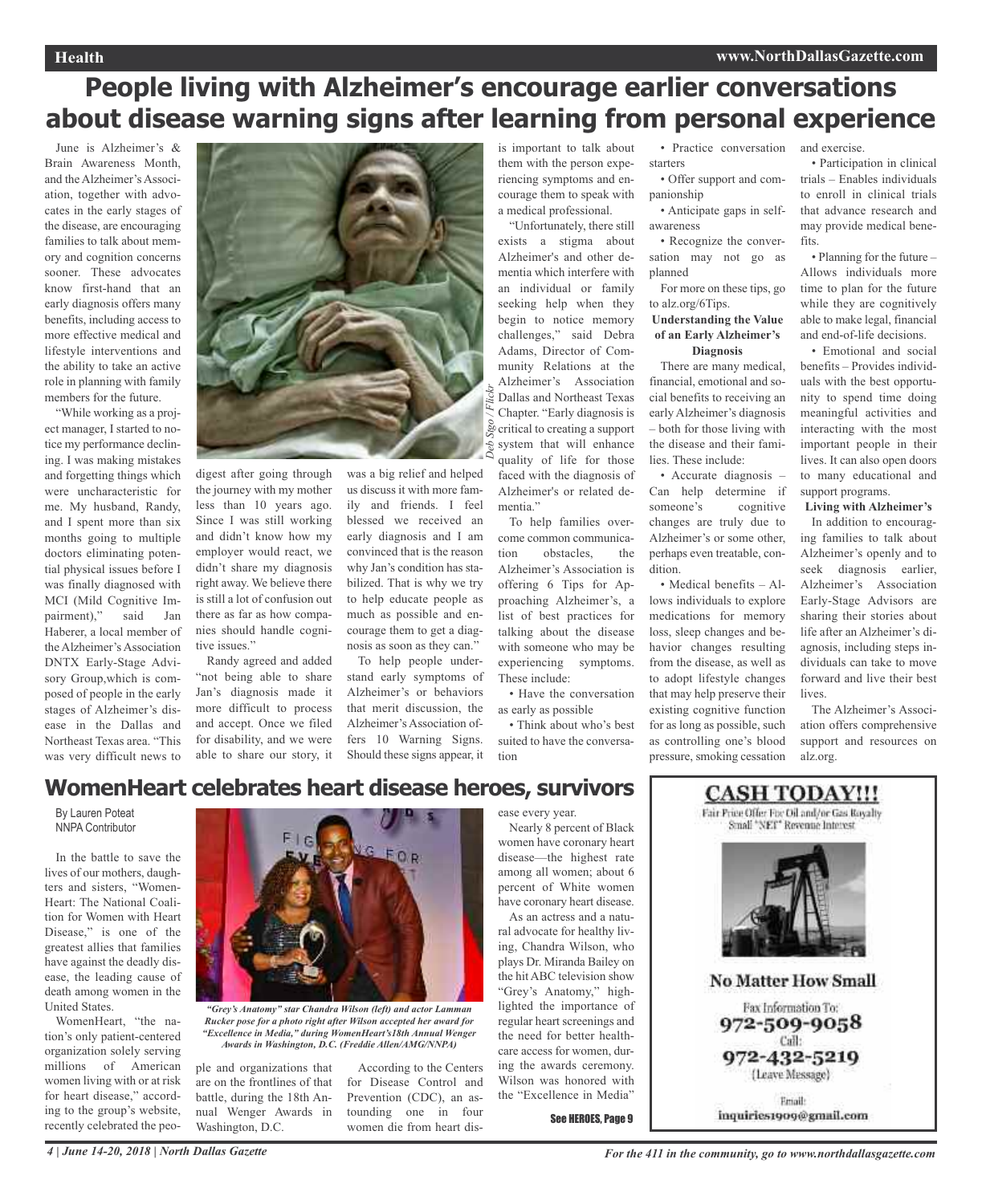#### **www.NorthDallasGazette.com**

### **Rep. Eric Johnson files a brief pushing for removal of confederate plague**

AUSTIN - State Representative Eric Johnson (D-Dallas) submitted last week a brief to the Office of Texas Attorney General Ken Paxton regarding the authority to remove the "Children of the Confederacy Creed" plaque currently

located inside the Texas Capitol. The Office of the Texas Attorney General had requested briefs from interested parties by June 5. "When I met with Gover-

nor Abbott in Dallas over seven months ago and asked him, as Chairman of

the State Preservation Board (SPB), to assist in the removal of the 'Children of the Confederacy Creed' plaque from the Texas Capitol, he told me that although he agreed that historically inaccurate objects such as the plaque should not be on

display in the Texas Capitol, he did not know who has the authority to remove the plaque. He committed, however, to finding out," stated Representative Johnson in a released statement. Rep. Johnson expressed

disappointment in lack of

response from Governor Gregg Abbott following their meeting in Dallas more than seven months ago.

"I hope that once we receive a formal opinion of the Texas Attorney General stating in no uncertain terms

that the SPB has the unilateral authority to remove this odious plaque, that Governor Abbott and the SPB will stop their delay tactics and commence with removing the plaque as I requested over seven months ago," Johnson added.

**Community**



*Two of the biggest needs heard from organizations working with the homeless are that they need mens clothes and they need clean socks. FiveStone Community Church responded with a boatful of both. (Courtesy photo)*

### **Church to give away a boat load of clothes and 1000 socks to homeless for Father's Day**

In an effort to serve an increasing number of homeless men in Downtown Dallas, FiveStone Community Church, one of the most established churches in Garland, has announced that, in honor of Father's Day, they will give away a "boat load" of donated clothes and 1000

pairs of new, clean socks to two local organizations (King's Closet, SOUL Ministries) that serve that community on a weekly basis.

The largest clothing drive in the church's history is simple. They have placed a boat in their lobby with the intention of filling it with

men's clothes and new socks to honor the homeless men of Downtown Dallas for Father's Day. Members of the church and surrounding community are expected to donate thousands of nearly new or gently used shirts, coats, pants, and shorts to be distributed to local homeless

men in the weeks after the clothing drive.

"It's important that we give back. Reaching people and living on mission are two of our core values as a church," Said Jerry Zucha, Lead Pastor of FiveStone for over 20 years.

## **Irving among top North Texas cities for apartment affordability**

Despite steady increases in rent, Dallas is still the most affordable place to live in the Metroplex for apartment dwellers.

Irving comes in at number three on the list, behind Dallas and Fort Worth, with a median two-bedroom apartment currently costs \$1,200.

According to a report by Apartment List, rents have ticked up 1.1 percent from

last year in Dallas, where a median two-bedroom apartment currently costs \$1,105

But when compared to nine other large cities in the Metroplex, the report found that renting an apartment in Dallas is comparatively cheaper.

Chris Salviati, housing economist at Apartment List, said the cost difference shows the growing desire of young people to live in the city.

"There has been sort of a move back to the city and back to urban areas with lot of jobs – lots of high-paying jobs," Salviati said. "Millennials maybe have more of a preference to that urban lifestyle."

According to U.S. Census Bureau estimates, the median age of people living in Dallas is 32.5 years, and the 20- to 39- year-old age

Artist Guinn Powell at Texas Native Plant Garden, museum tours, children's games and community pic-

5 to 6 p.m. – Main Stage gospel music performance. 6 to 7 p.m. – Main Stage performance featuring All Funk Radio Show Band.

group makes up about 34 percent of the total population.

Plano has the highest me-

dian rent – \$1,420 for a two-bedroom apartment – out of the 10 largest cities in the metroplex.

A median one-bedroom in Plano costs \$1,140. In

See APTS, Page 9

## **Irving gears up for Juneteenth**

For more than 23 years, the city has hosted a Juneteenth event, commemorating the date that Texans first learned of President Abraham Lincoln's Emancipation Proclamation. Join the City of Irving and the West Irving Improvement Association for the 2018 celebration 4 to 7 p.m., June 16, at the Jackie Townsell Bear Creek Heritage Center, 3925 Jackson St.

This year, the Texas Native Plant Garden, located at the Jackie Townsell Bear Creek Heritage Center, will serve as a backdrop for an outdoor art exhibit featuring Dallas artist Guinn Powell. Artwork will vary in theme and will feature landscapes, abstracts and African-American themed art.

The celebration also will feature free concerts, a community picnic sponsored by In-N-Out Burger, outdoor games and children activities. Residents are encouraged to bring lawn chairs and blankets for the concerts.

### **Event Schedule**

4 to 5 p.m. – Meet the

*The Jackie Townsell Bear Creek Heritage Center will serve as the set-*

nic.

*ting for this year's Juneteenth activities. (Photo: City of Irving)*

SPECIAL EXHIBIT June 5 - Sept. 3, 2018 | Included with Museum admission Robert F. Kennedy and Martin Luther King Jr. Fifty years later, explore the unique tie between Robert F. Kennedy and Martin Luther King Jr.



411 Elm Street | Dallas, TX 75202 | 214.747.6660 | #rebelspirits f to @ #

Actut Spatis: Pontet F. Georgiy and Math Cather Aley Av Mussonmand by Wenne Sokiller (Youtunities and is proceeded tocally by .<br>The Stati Flow Musson at Douby Plaza. The contribution was constelling Lovewice Schüler with a

*For the 411 in the community, go to www.northdallasgazette.com*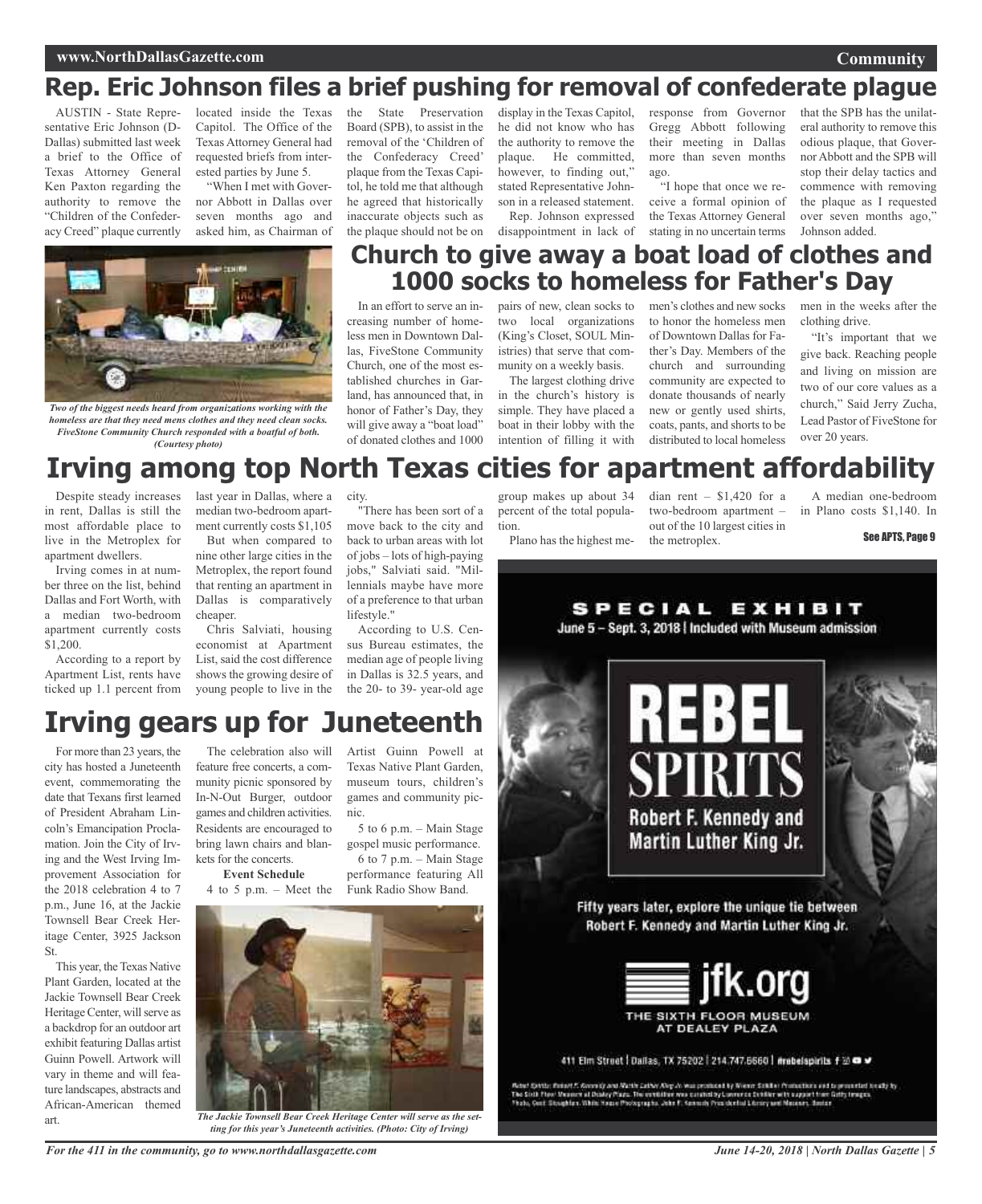# **Sherice and Tim Brown to co-chair Big Brothers Big Sisters of Greater Dallas' 2018 Big Black Tie Ball**

Big Brothers Big Sisters (BBBS) of Greater Dallas today announced Sherice Brown and her husband, former Oakland Raider and Pro Football Hall of Fame member, Tim Brown, will serve as c0-chairs for the 2018 Big Black Tie Ball on Oct. 13.

"Tim and I are incredibly excited to be a part of such an important fundraising event for Big Brothers Big Sisters of Greater Dallas," Sherice Brown said. "Big Brothers Big Sisters'mission aligns very closely with our own values and philanthropic focus on child and family services. We consider it an honor to help more children across the Greater Dal-



las area fulfill their fullest potential by becoming a part of the Big Brothers Big Sisters program."

Awife, mother, author and entrepreneur, Sherice Brown is known for her philanthropic leadership and is a

founder of Off the Field Players' Wives Association. Comprised of active and retired NFL players, the association raises funds for organizations that focus on children's health and strengthening the family

be several other charities as a<br>  $\frac{1}{25}$  Christian leader in the com-<br>  $\frac{1}{25}$  munity. unit. She is also president of of Fame, a Heisman Trophy three successful businesses, including The Lanette Group, a special events and catering boutique, and She' Brown's Fitness, where she serves as a fitness coach and nutritionist. She is also a dedicated realtor in the Dallas area, and is involved with Christian leader in the community.

Tim Brown is a husband, father, author and one of the greatest wide receivers to play in the National Football League. A Dallas native, he is known for his illustrious 16-year career with the Oakland Raiders. He is a member of the Pro Football Hall

Winner, and was selected for the Pro Bowl nine times. The two have been married for 20 years and have four children.

"We're honored for Sherice and Tim Brown to serve as co-chairs for the Big Black Tie Ball this year. Here at Big Brothers Big Sisters of Greater Dallas, we love to see Dallas natives like Tim give back to their community in such meaningful ways," said Bill Chinn, president of BBBS of Greater Dallas. "The Browns' focus on families and children across Dallas aligns well with our mission and we know they will help make the 2018 Big Black Tie Ball one of our best events yet."

The Big Black Tie Ball is BBBS of Greater Dallas' largest annual fundraiser. More than 500 guests attended the Big Black Tie Ball in 2017 and the organization raised over \$540,000 through the event.

The 2018 Big Black Tie Ball will take place at the Omni Dallas Hotel at 6:30 p.m. on Oct. 13 and will include a cocktail hour, dinner, live and silent auctions and special entertainment.

Individual tickets, tables and sponsorships are now available. For more information, visit www.bbbstx.org/big-blacktie-ball.

## **Jarvis Christian College, UT Tyler form new partnership**

HAWKINS – Jarvis Christian College has formed a partnership with the University of Texas at Tyler to offer seamless pathways for students to earn degrees and further enhance higher education in East Texas.

"We are forging a relationship that will provide better opportunities for all of our students to advance their education and be better prepared for the 21st century," said Dr. Glenell M. Lee-Pruitt, Jarvis Christian College Provost and Vice President for Academic Affairs. "With this new partnership, students will have an opportunity to choose from an array of academic and career pathways."

Under the agreement, undergraduate students from Jarvis will be able to transfer into selected undergraduate programs at UT Tyler. The selected programs will not duplicate those offered by Jarvis. Also, UT Tyler students will have an opportunity to pursue majors at Jarvis that are not offered at UT Tyler.

"The partnership is a winwin for both The University of Texas at Tyler and Jarvis Christian College, and especially for students and the region." said Dr. Amir Mirmiran, UT Tyler Provost and Vice President for Academic Affairs. "We welcome this partnership that will not only further the friendly relationship and collaboration between our two institutions, but also

help advance higher education in East Texas."

The agreement also will allow qualified Jarvis students to begin limited study in selected master's degree programs at UT Tyler as they complete their bachelor's degrees from Jarvis.

Jarvis President Dr. Lester C. Newman and UT Tyler President Dr. Michael Tidwell made the partnership official by signing a memorandum of understanding June 7, 2018, on the UT Tyler campus.



*Jarvis Christian College President Dr. Lester C. Newman (right) and UT Tyler President Dr. Michael Tidwell shake hands after signing a memorandum of understanding, making the partnership between the two institutions official. Also shown are UT Tyler Provost and Vice President for Academic Affairs Dr. Amir Mirmiran and Jarvis Provost and Vice President for Academic Affairs Dr. Glenell M. Lee-Pruitt. (Courtesy photo)*

### **APTS**, continued from Page 5

Dallas, a median one-bedroom would cost \$889.

"As millennials get older and get into homebuying, they're looking back to the suburbs to find a place where they can settle-down," Salviati said.

According to the Apartment List report, rents have been increasing throughout Texas at a rate of 2 percent, whereas the national rate is at 1.5 percent. Both statewide and nationwide trends are higher than that of Dallas. The cost difference in renting a median two-bedroom apartment in New York City and Dallas is more than a thousand dollars. And renters in San Francisco pay more than twice the amount than renters in Dallas.

"The level of rent increment in Dallas is pretty flat," Salviati said. "I think that tells the function of the fact that the area has done a pretty good job of suppling housing. You know, Dallas has a strong local economy."

### **Landmark exhibition – Slavery At Jefferson's Monticello: Paradox 0f Liberty – to be unveiled on Juneteenth**

On Juneteenth (June 19) – an important day in Texas history – leaders from the African American Museum, Dallas City Council, Visit-Dallas and Thomas Jefferson's Monticello will unveil plans for a landmark exhibition coming to Dallas this fall. A program will be held at 10 a.m. with a reception immediately following.

Slavery at Jefferson's Monticello: Paradox of Liberty brings to life the story of slavery at Monticello through more than 300 objects, works of art, documents and artifacts un-

earthed at the storied plan-cello. In 2012, in partnertation.

Joining civic and community leaders that day will be featured guest Gayle Jessup White, Monticello's community engagement officer and a descendant of the Hemings family and Thomas Jefferson.

Juneteenth is the day when African Americans commemorate emancipation from slavery in Texas, which took place June 19, 1865.

This widely acclaimed exhibition was organized by Thomas Jefferson's Monti-

ship with the Smithsonian National Museum of African American History and Culture, the exhibition premiered at the Smithsonian's National Museum of American History and, due to popular demand, has since traveled to museums in Atlanta, St. Louis and Philadelphia Thanks to a National En-

dowment for the Humanities exhibitions grant, Monticello has since expanded the landmark exhibition Slavery at Jefferson's Monticello: Paradox of Liberty

with new content, including a feature on Sally Hemings – one of the most famous African American women in U.S. history. As an enslaved woman at the age of 16, Hemings negotiated with one of the most powerful men in the nation to improve her own condition and achieve freedom for her children. Jefferson fathered at least six children with Hemings, four of whom survived to adulthood. The African American

Museum of Dallas will be

See MUSEUM, Page 8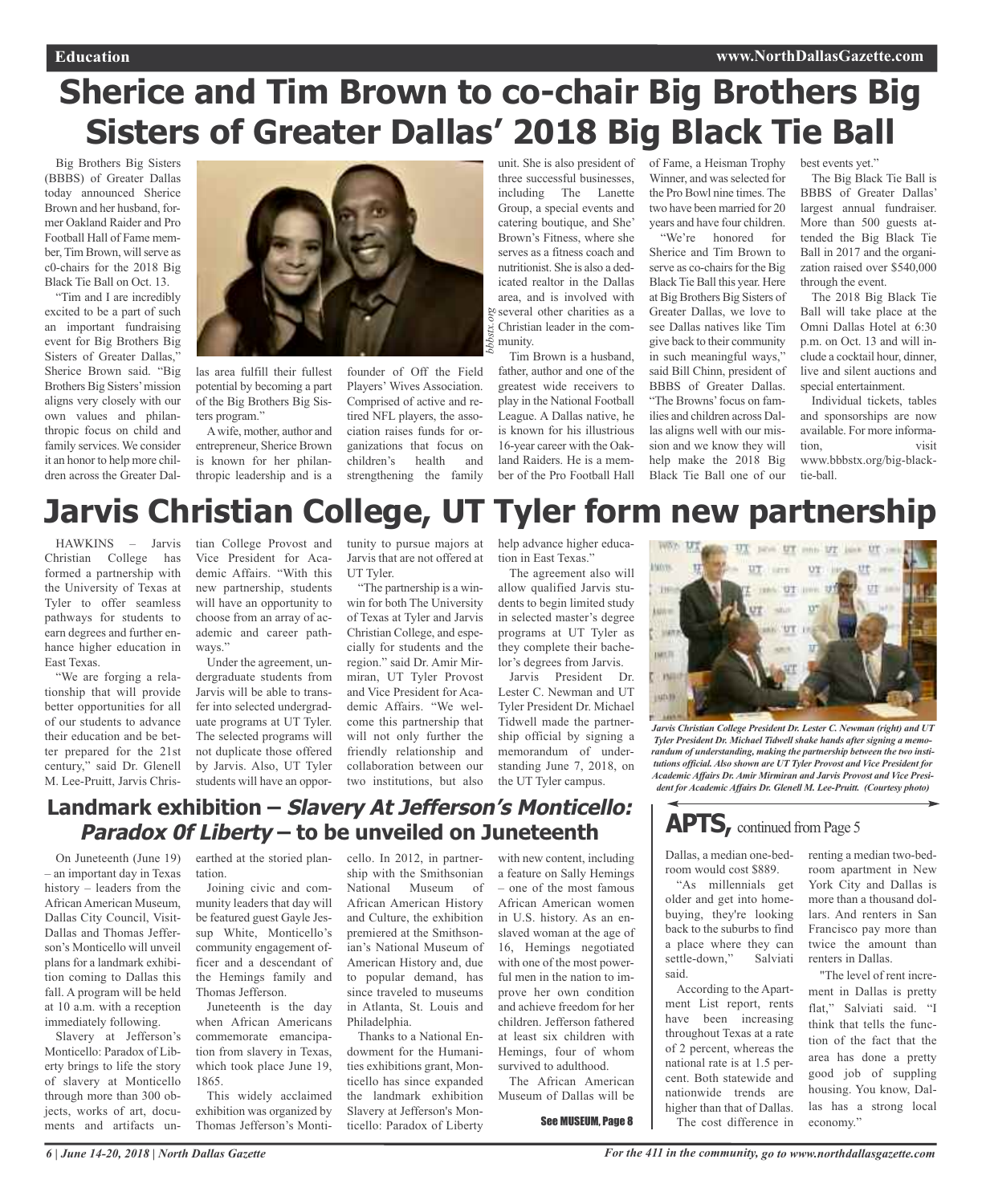#### **ADVERTISEMENT**

### Wells Fargo launches 860 billion plan to increase African American homeownership

After years of moving and renting, covelist Randy Comp, recently became a first-time homelower at sga 55.

"It facia good," said Camp, a resident advisor at a youth services agency in Des-Molney, Jowa. "There's this idea of 'this place. Is yours, so cow make sure you take oure of it and enjoy it.' I also did it for my children. As I get older. I walke the importance of leaving. an asset for them."

In an effort to make homeownership dreams a reality for others like Camp. We're Pargo has launched a so-your diversity initiative to provide \$60 hillium in home loaps; supporting at loast asyopoo African American homeostets by 2027. As put of the plan, the company doo intends to significantly increasethe diversity of its mortgage sales force.

Working with the National Urban League and the National Association of Real Estate Brokers, Wells Forge announced the initiative. Fels, 28 at the National Center for CMI and Hueson Rights in Adams.

The company aims to help reverse this decreasing botten-enership rate in the African American expansivity, said Brad Blackwell, head of housing policy and bomen-merebipgrowth strategies for Wells Pargo. Blackwell added that the company also

plans to invest \$15 million in a wide-mage of buitatives that promote financial education. and counseling for African American homeboyers over the next 10 years. The company will also been its recruiting. luring, and retention of African American home mortgage officers, he said.

### Year of transformation at Wells Fargo

In a latter published in the 2017 Wells Forge Annual Report, CEO Thm Sham had this to say about the past year.

"This was a year of trunsformation at Wells Forge. We achieved a great deal in 2017 and look forward to huikling on our momentum in the months shead. Our top priority remains rehulding the trust of our customers, tram members, communities, resplators, and shareholders. We have made foundational charges to kleatify and fix problems so they do not happen again and achieved. significant progress in our commitment to make things. right for our customers and build a better bank. Our transformation is grounded in our vision of satisfying opressioners' fearedal nords and helping them seaseed financially. While we have more work to do, I assume you but the Operating Committee and Law fully committed to building on our accomplishments. In addition, we take very seriously the consent order we entered into with the Board of Covernors of the Federal Reserve System in February 2018, and we will work diligently, yet awilly,

to meet the requirements.

In respects to feedback from our team, we Introduced a streamlined Vision, Values & Goals of We'ls Furgo in late 2017 - replacing what proviously was a 37-page expression of our culture. Today the walket sized booklet focuses exclusively on our guiding principles and goals, clearly expressing the helicfs that gaide every tram monber as we work together to build. the hest Wells Furgis possible.

We have overcome challenges many times during cur history. We have a solid foundation, exceptional businesses, and an outstanding team. Our more than has betted a butailor are dedicated, and coo obecommitted - and, without a doubt, they are our most important manures. Thank you for placing your trust in Wells Fargo and for your support. Our commitment to you is unwavering as we continue our transformation into a better. stronger company.

# A re-newed focus: you

Established 1852 Re-Established 2018 Visit wellsfargo.com/renew



### New Wells Fargo structure focuses on customer experience "Change for the Better"

After a successful pilot in veloct Intations across the U.S., Wells Fargo. branches have rolled out the first phase. of changes designed to transform the costomer and team member experiences.

One of those changes is to put in place a new compensation program for retail bank. team members to focus on the customer experience within its branches. The tww compensation program took effect on Jan. 1, 2017, and applies to all hranch team members, including numigers, tellers, and personal bankers.

The changes have also simplified complicated processes, replaced required questions with tips and suggestions. relevant to costomers, eliminated sales pressure, and allowed bankers and tellers to simply talk to their customers, ask questions, Seton, and most their financial needs by offering the right products and services or referring them to the right partners.

### A celebration of black entrepreneurs

Celebrity chef Roblé Alt joins Wells Pargo in a aidate to African American untail business owners who are working to improve the quality of life in their neighborhoods.

As early as middle school, Mandy Bowman knew she wanted to be an entrepreneur. The Brooklyn New York, native wont on to study entrepreneurship and global business management at Brésem College in Mussachusetts, and then took a job as a social media manager by day, while she worked on developing her own business at night.

By October 2017, Bowman was a full-time entrepreneur and had knutched her business. - the Official Black Wall Street app, "I wanted to support black-owned businesses in my local area, but was unable to find a directory that was extent or case to une - no I created my own," said Bowman. The appis now the largest directory of its kind in the world. according to Black News, and allows were to find. and rate black-owned Imainasses in their neichborhoods and rationwide.

Rowman's bosiness, for other small businesses, required herd work, dedication, and, most of all, apport to succeed. Correctly, there are more than 2.6 million biock-owned businesses in the U.S., according to the U.S. Small Business

Administration's Survey of Business Owners Facts (PDF). In support of these businesses, and in an effort to strengthen communities. Wells J'argo is ashtting and highlighting Community Builders - the African American small business owners who go above and beyond to make things better for their basinesses, their customers, and their mighborhoods.

"Initiatives like Community Hullders belp encourage and inspire black entrepreneurs, and we bego this initiative will or ecompy others to seek out and support the Community Builders in their neighborhuods," said Candary McCulinn Cainer. Wells Fargo's head of African American integrated nampaigns. Wells Fargo launched the Community Builders initiative in 2017 by spotlighting the stories of African American business owners nationwide who were working to give back to their local controvative. In honor of Black History Mench, Wells Fargo is once again edisbrating Community Builders.

"Supporting small husiness awarem is critical to the secons of our communities and a priority Wells Kasp takes seriously," said Lisa Frison, multicultural segmunt strategy leader. Wells Fargo has helped small businesses in local communities through

focused investments and by providing small business tools and resources.

**ARG** 

The company also exports small businesses through Wells Fanga Works for Small Bosiness.<sup>16</sup> and the Wells Pargo Works for Small Business: Diverse Community Capital program. The Diverse Community Capital program, established in 2005. provides capital to Community Development Eksancial Institutions, or CDFIs. CDFIs provide technical assistance, financial services, insultaring, and other monerats for diverse small businesses: that may not qualify for convergional **Lynk Kans** 

Thereghout February, Community Builder recognitato evento are taking place in Atlanta, Hmaton, and New York City. The manquire event in New York City will feature Bowman and special bost, entrepreneur, and celebrity chef Roble Ali.

"I'm gripped to work with Wells Fargo to celebrate. Community Italidass," Ali said: "Simply trying to run. a business as an entrepreneur takes a lot of work, so going above and beyond that takes over more effort, but slso brings oven more rewards. I am proud to be in a position to acknowledge other entrepreneurs. ist grifvus bits sextiand turng grifob and why Community Builders for their neighborhoods." g and hide rags but too. All right rewred. Heater VMC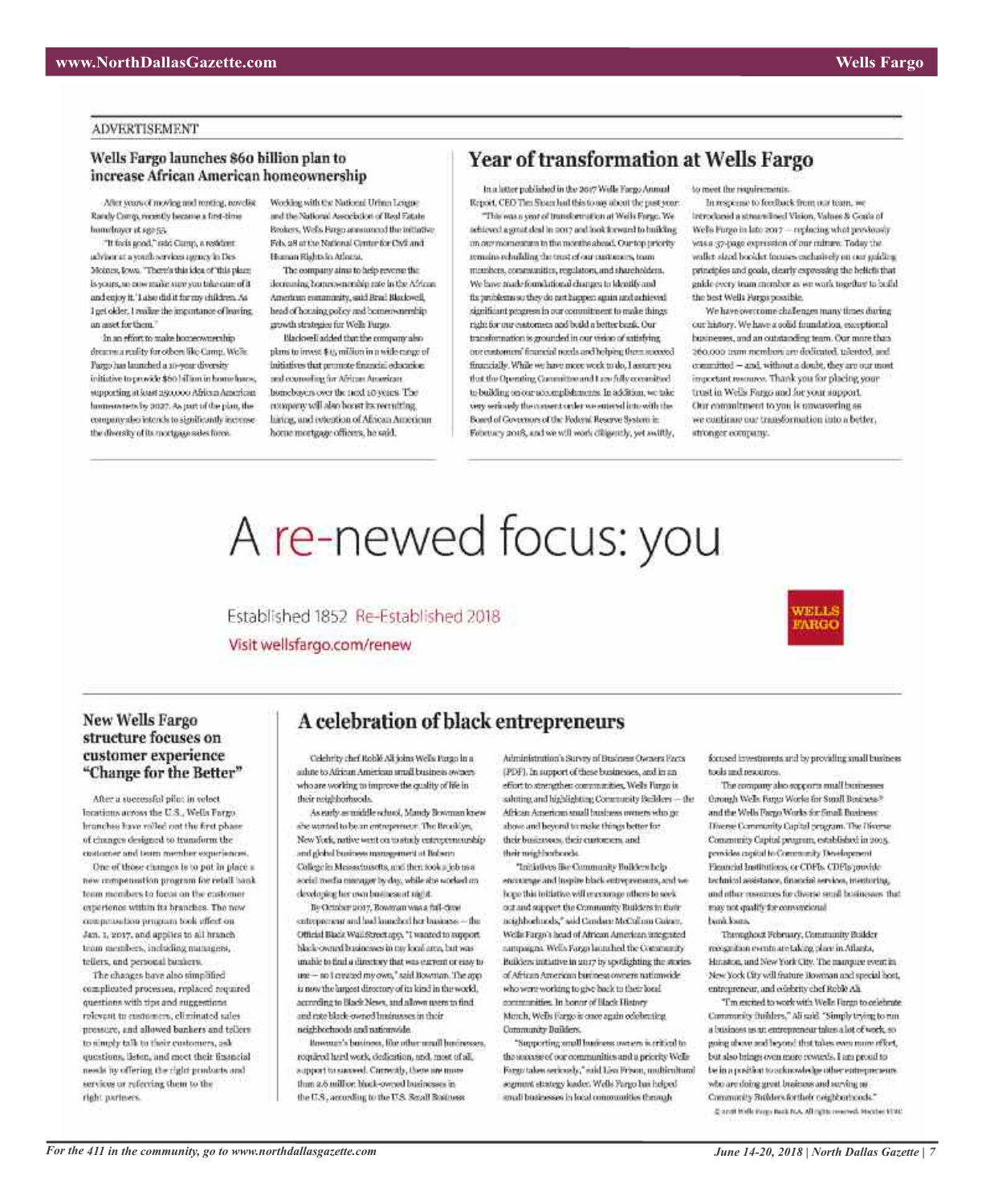### **City Briefs**

#### **Arlington**

The **Downtown Library Grand Opening** will be held on June 16 at 10:30 a.m. at Arlington Public Library. in Arlington. The three-story, 80,000-squarefoot facility sets a new standard for public programming tailored to meet the needs of a growing and diverse population. The first floor will have customized collections, play areas, interactive activities, technology dedicated to children from birth to 12 years old. A digital creativity lab with a STEAM focus, computing space, and small group study rooms are provided on the second floor and aimed at teen patrons. An adult literacy area, also on the second floor, includes a large classroom and small

tutoring space to support adult literacy programs and workforce development. Genealogy and history enthusiasts will enjoy the section of the third-floor housing material, displays, and computers for research.

#### **Carrollton**

The **Lava Luau** will be held on June 16 from 3 p.m. to 9 p.m. in Downtown Carrollton. This family-fun event centered in the Downtown Square will host a summertime kick-off party complete with live music, vendors, contests, photo opportunities, festive foods and hula dancers. Their luau focuses on aspects of the traditional luau celebration. These feasts typically marked special occasions, such as reaching a significant life milestone so they are welcoming the summer season, officially, with the Lava Luau! It's the gathering of family and friends; welcoming the summer season here in Texas, exhibited through music, through color and decoration, food and dance.

#### **Dallas**

The 2018 **North Texas Black Restaurant - Kick Off** will be held on June 16 from 10 a.m. to 4 p.m. at Southwest Center Mall, in Dallas. This event will promote African American Restaurants, Caterers, Scratch Kitchens and Food trucks serving the Dallas / Ft. Worth Area. 11:00 a.m. – 3:00 p.m. featuring chef demonstrations, spotlighting catering ven-



dors. Attendees will be able to purchase food and meet new Dallas Restaurant owners. To purchase or find out more information on this free event visit Facebook.com/events.

#### **Irving**

The **Huevos Revueltos Tour** will be held on June 16 at 7:30 p.m. at The Pavilion at Toyota Music Factory, in Irving. For more information and to purchase tickets visit Ticketmaster.com

### **Lewisville**

The **King George and Honkytonk Bar Association** (Garth Brooks) will be held on June 16 at 8:30 p.m. at Hat Tricks, in Lewisville. Hat Tricks is putting together a concert with King George and Honkytonk Bar Association, the DFW Tributes to the greatest country singers of our time, George

Strait and Garth Brooks! 21+ Event, VIP Reserved Stage Table (Includes Admission up to 4 Guests) or General Admission Tickets available here. For more information visit https://hat- $\frac{1}{2}$  tricks lewis ville.ticketleap.com.

**www.NorthDallasGazette.com**

### **Plano**

The **Juneteenth Celebration** will be held on June 16 from 12 p.m. to 8 p.m. at Boys & Girls Clubs of Collin County, in Plano. Bring your entire family for a fun and educational day! The event will feature a vendor marketplace, food, games, art, live music and so much more. Be sure to use #JuneteenthCC2018 for a social media contest. To volunteer and/or donate please contact:Juneteenth-CollinCounty@gmail.com.

### **Carrollton appoints new Pro Tem positions**

The Carrollton City Council appointed members John Sutter and Young Sung as Mayor Pro Tem and Deputy Mayor Pro Tem, respectively, during the June 5 meeting.

Sung was elected to Place 6 in 2017 and will complete his term in 2020.

"I am humbled by the support shown by my fellow City Council members in their nomination and my selection as Deputy Mayor Pro Tem," Sung said. "I hope to serve in this position as an advocate for the Council's shared priorities: public safety, economic development, positive redevelopment, strong infrastructure, and fiscal responsibility."

Sung went on to say Carrollton is a place with social and economic diversity, beautiful and varied amenities, the highest quality first responders, supportive staff, and wonderful residents.

"I pledge to work in support, and enhancement of, each of these special Carrollton qualities," Sung said. "It is an honor to serve citizens in this new capacity."

Sutter was recently reelected to Place 7 in May; his term will expire in 2021.

"I take the honor of serving as Carrollton City Council Mayor Pro Tem very seri-

with great humility," Sutter said. "I look forward to further enhancing this community by working with our new City Council to bring in new businesses, redevelop aging neighborhoods, strengthen our public safety, improve our streets, alleys, and parks, and continue the close relationship with our school districts. Carrollton is a great place to live, work, and play because of its dedicated staff and involved citizens<sup>'</sup>

ously and accept the position

For more information on the Carrollton City Council, visit cityofcarrollton.com/council.

### **PlanoFill theBootCollectionsets record**

Plano firefighters surpassed last year's record collections by more than \$12,000 during their Fill the Boot campaign for the Muscular DystrophyAssociation last month.

At Friday's Fill the Boot check presentation, Plano Firefighters Local 2149 Vice President Wesley Holland presented the MDA with a check for \$215,000, the amount surpassing last year's collection of \$202,000.

Plano firefighters collected for MDA Monday, May 14 through Saturday, May 19 at various intersec-



tions in the city. The funds collected go directly to the MDA to help families living with muscular dystrophy and related diseases through research, care, services, and support. The check presentation

was held at Plano's Fire Station 8 on June 11 so the firefighters at Station 8 on C shift could be recognized for collecting the largest amount of all Plano fire crews. In two days, the firefighters at 8C collected \$22,316.



*8 | June 14-20, 2018 | North Dallas Gazette*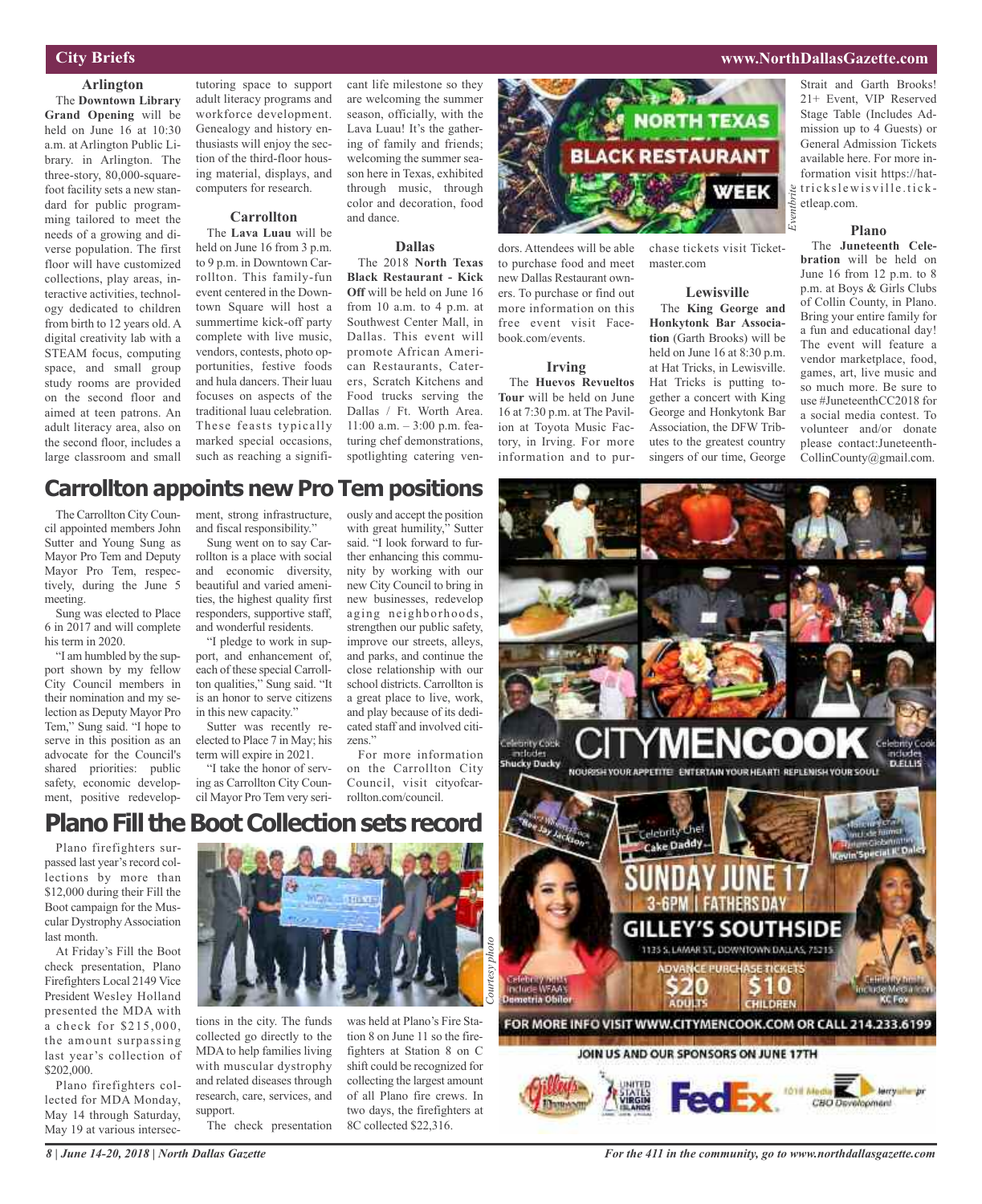## **An insightful journey back to the 'Neighborhood'**

By David Wolfing *NDG* Contributing Writer

When people reflect on the life and work of Fred Rogers, they often see it as a look back to a more peaceful, simpler time. But in truth, it was quite the opposite.

"Mr. Rogers' Neighborhood" debuted in a very tumultuous time in our country's history. The United States deeply mired in Vietnam and internal protest. It was a rough, chaotic period. The first episodes aired in 1968, and they have been a part of America's cultural landscape ever since.

The irony of the era in which Mr. Rogers first hit the airwaves was pointed out immediately in the new film, "Won't You Be My Neighbor?" which arrived in select theaters on June 8.

"Love is at the root of everything," Rogers said. "Love, or the lack of it."

**HEROES,** continued from Page <sup>4</sup>

award during the event. "Nobody knows your battle better than you do…there are things that you need a physician to specifically listen for," Wilson said. "You need to know your statistics, specifically women of color." Wilson also talked about the impact of heart disease

on her own family.

"Even though, women face challenges with heart disease that are somewhat different from men, my father passed away from heart disease at age 55," Wilson said. "And while he was aware of heart disease, he was never taught 'Okay, this is what you do. Here are the things that can help,' which is so important."



*Mr. McFeely (played by David Newell, at left) and Fred Rogers visit on the set of "Mr. Rogers Neighborhood," the subject of a new documentary film by Focus Features. (Courtesy photo)*

Rogers, an ordained Presbyterian minister, had a simple philosophy and goal in his television career. Whatever crisis hit the country as a whole, or a child's family in particular; Rogers was always there to tell them calmly, "I like you just the way you are." As TV entertainment raced forward with sensationalism, shock and conflict; Rogers extolled the simple pleasures in life.

Medical Leadership," Dr. Clyde W. Yancy ("Excellence in Medical Research") and Rep. Debbie Dingel (D-Mich.) ("Excellence in Public Service") were also recognized for their efforts in fighting heart disease. Actor and activist Lamman Rucker served as the master of ceremonies

Evan McGabe, the chair of the board of directors for WomenHeart, rallied attendees to get active and involved in learning more about their own heart statistics and overall health sta-

"We really can't believe that so many women still don't know their risk of heart disease in this country," McGabe said. "In our organization, we teach

for the event.

When the media pushed onscreen antics at a mile-aminute pace to keep their audience's attention; Rogers would quietly feed the fish. In that simplicity, Rogers

became an icon. "Won't You Be My Neighbor?" takes an indepth, behind-the-scenes look at Rogers' career. Through interviews with those in his family and professional circle, the film out-

about their health. We want to help women, not to dismiss their symptoms." McGabe added that WomenHeart works to empower women so that they can empower others.

According to the CDC, the most common symptoms of heart disease include chest discomfort, upper back pain, indigestion, heartburn, nausea/vomiting, extreme fatigue, upper body discomfort, shortness of breath, sudden weakness, paralysis in the limbs, blurred vision and impaired speech.

The risk factors for heart disease include high blood pressure, high LDL cholesterol, smoking, diabetes, obesity, poor diet and phys-

To reduce the chances of getting heart disease, the CDC recommends that people monitor their blood

ical inactivity.

lines the rise of one of the most prominent children's shows in the history of television.

In addition to providing an opportunity to reminisce (since almost everyone in today's movie-going audience is young enough to have been a viewer), the film shows the parts of his life and working environment which do not fit the flawless persona. Rogers had a few struggles in his early life. There were some doubts and disappointments in his career. He dealt with apathy in Congresstoward public television and a film crew who could sometimes be downright bawdy.

Through it all, the film does a great job of memorializing the story of a man who had a positive, lasting impact on generations of children. It points out radical statements on our culture, made with the simplest

pressure on a regular basis, receive regular screenings for diabetes, limit smoking, eat healthy, lower stress and limit alcohol consumption.

Closing out the event, Rucker gushed over the opportunity to be able to be a part of such a powerful movement.

"I've had a relationship with the Association of Black Cardiologist for a number of years and have done heart health work with the American Heart Association," Rucker said. "As an artist, a big part of our purpose behind the work that we are doing is to not just live out our dreams and be stars, but to inform, uplift and inspire people through the work that we do.

Rucker continued: "Just being able to be a part of [WomenHeart and the Wenger Awards] is tremendous."

words and gestures. Its message of unrelenting love and acceptance is timely in our culture today. Best of all … it gives us

time, into the Neighborhood of Make-Believe. Most of us are overdue for a visit.

hardened adults an excuse to follow the trolley one more

**Jackie Townsell Bear Creek** Heritage Center<br>3925 Jackson St., Irving, TX

Art Exhibit by Guinn Powell **Gospel Masic** Old School R & B



**Museum Tours** All Funk Radio Show Concert In-N-Out Burger

Free admission.

For more information, call (972) 721-2501 or (972) 721-2519.



During the Wenger Awards ceremony, Dr. Roxana Mehran ("Excellence in



tus.

*NDG Entertainment Ticket Giveaway!!! Visit us on Facebook to win tickets to the the hottest events in Dallas/Fort Worth!!!!*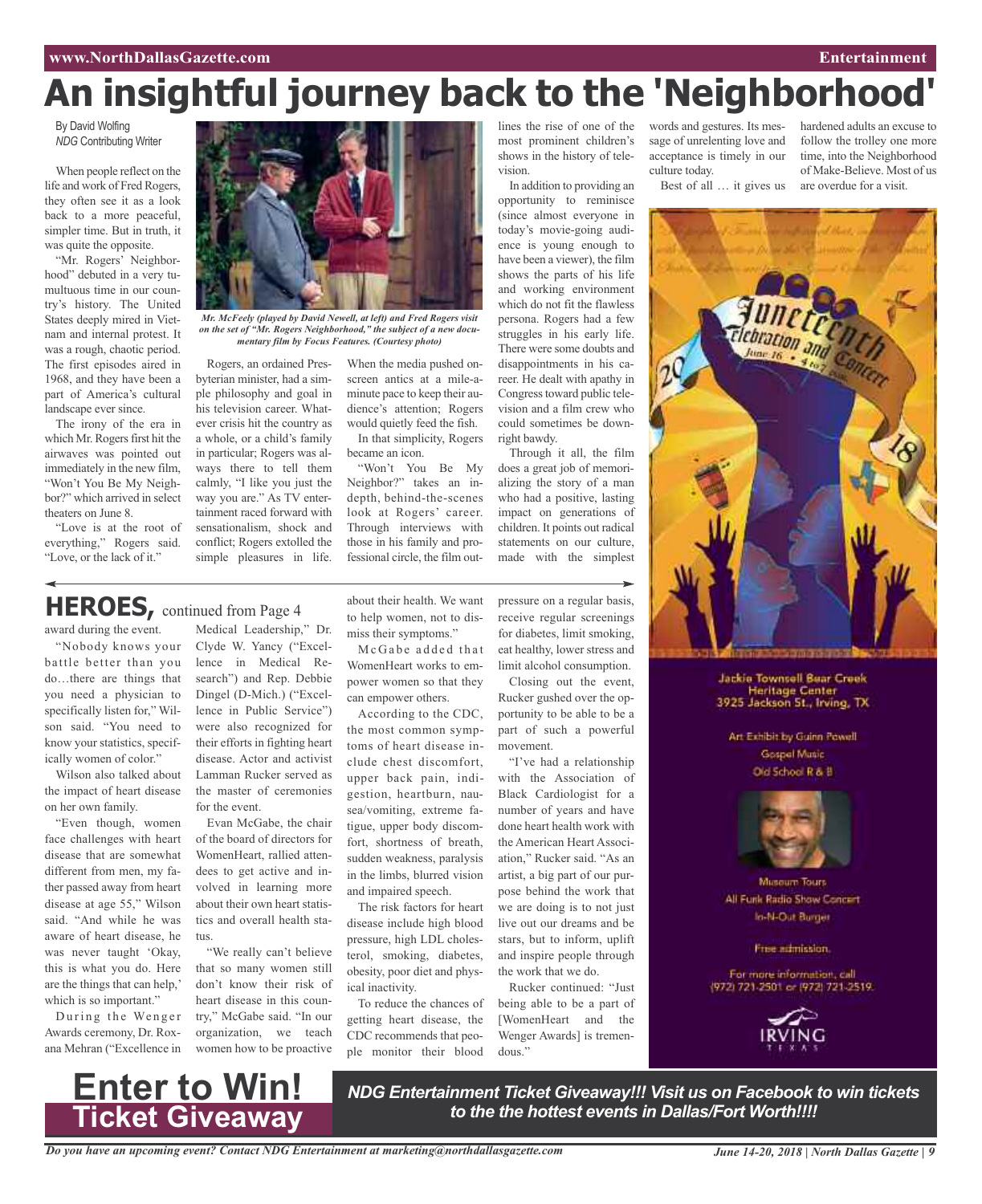**Car Review Entertainment Too!** *Let NDG Entertainment be a part of your upcoming events!Contactmarketing@northdallasgazette.com*

# **NDG Gift Guide for Fathers Day**

Haven't picked up a Father's Day gift yet? Don't panic! The *North Dallas Gazette's* Father's Day Gift Guide includes several suggestions you can order online and still receive it by Sunday or take Dad out to eat.

free entrée with second en-true whiskey lovers & newtrée purchase offer to use on a future meal through July 7. Menu, reservations and locations at mimiscafe.com. Texas Ranger Whiskey is

a handcrafted spirit from San Antonio-based Rebecca Creek Distillery.



*If Dad loves steak, he might enjoy dinner at Mimi's with their Ribeye Steak for Father's Day (Courtesy Photo)*

#### **Feed your Dad!**

First, you can take your favorite chef to **City Men Cook** at Father's Day, Sunday, June 17 from 3 p.m. to 6 p.m. CST, at Gilley's Dallas, at 1135 S. Lamar St., in Dallas. Keep your eye on CityMenCook.com for tickets and more details.

**Mimi's Café** will offer a specialty cocktail, The Bromosa, a blend of Corona and orange juice, in addition to its 28-day aged Ribeye Steak, served blackened or grilled, for the entire Father's Day weekend (June 15-17).

As a special treat, all dads who dine with Mimi's on Father's Day will receive a

Ahoy matey! Sail off on a swashbuckling excursion with Jeremy Jacob and his pirate friends, as the cast of Dallas Children's Theater's (DCT) National Touring Production of How I Became A Pirate returns to the city for a summer run. Visit our Facebook page and tell us if you were a pirate and could sail away anywhere – where would you go? Join our FB community by liking the page so you can stay informed on upcoming entertainment giveaways.

Based on the book by

Named for the legendary law support organization, **Texas Ranger Whiskey** is a blend of unique spirits, bourbons & pure limestonefiltered water from the Edwards Aquifer, appealing to



*(Courtesy Photo)*

comers, alike.

If the kids are treating dear ole' Dad to dinner, what beats free? **Pizza Inn** Rewards members can enjoy a free Adult Buffet with purchase of an Adult Buffet on Father's Day only.

**Snuffer's** also has BOGO sandwich or hamburger with two drink purchases.

#### **Keep Dad looking good!**

Dad still got game and wants to look good. So, you can still order **Redken Brews** on Amazon, at one of their salons, ULTA or JCPenney. They offer a complete grooming collection that includes stylers formulated for endless looks, beer-inspired, maltinfused haircare formulations, skin solutions for shavers and non-shavers, beard care and no foil, no fuss color services for men. Who said spa days are for

mom's only? Not **Hiatus Spa + Retreat**. They are offering The Front Runner which includes a sports massage, facial and massage for his feet and hands. This two hour package costs \$210.

#### **For the outdoor loving Dad**

Dad will enjoy rolling his way to victory in this addicting backyard game



*Rollors is a unique outdoor game (Courtesy Photo)*

called **Rollors**. If Dad loves outdoor sports with his loved ones, this might be the perfect gift.

Created by a U.S. Air Force Officer, Rollors combines the rolling motion of bocci with the point system of horseshoes while offering unique additions. You can customize the game set of your Dad's favorite logo, names or dates, and more. They are available for sale at Dicks Sporting Goods, Sports Authority, Cabelas, Amazon, Wayfair, and https://rollors.com/.

Whether your dad is a grill master, golf enthusiast, or relaxing by the pool type of guy, the **Aquatune 5712** will ensure his favorite tunes are always close by in the backyard, even in the pool. The weatherproof speaker can pump out 12 hours of crystal clear sound. You can still enjoy music when the unit is submerged in up to three feet of water for 30 minutes.

**National Parks of the USA** is a book about our beautiful nature treasurers. Discover the beauty and diversity of America's great outdoors in this tour of its most iconic national

parks. Explore Florida's river-laced Everglades, travel down the white water rapids of the Grand Canyon, trek across the deserts of Death Valley and scale the soaring summits of the Rocky Mountains with this book that brings you up close to nature's greatest adventures.

Packed with maps and fascinating facts about the flora and fauna unique to each park, this fully-illustrated coast-to-coast journey documents the nation's most magnificent and sacred places—and shows why they should be preserved for future generations to enjoy.



### **NDG readers can win free tickets to DCT's How I Became <sup>a</sup> Pirate**



*How I Became A Pirate is on-stage at DCT (Courtesy Image by Karen Almond)*

Melinda Long, this joyful aisles. How I Became A Pifamily musical is sure to leave all budding pirates singing and dancing in the

rate runs from June  $15 -$  July 8 at the Rosewood Center for Family Arts. On board the ship, Jeremy travels to new worlds while learning the rules of pirate life, and searches for the perfect place to bury treasure. While Jeremy enjoys life on the high seas, he is schooled in the pirate code, manners, and etiquette – or lack thereof! But it isn't long before he misses his family and yearns for someone to tuck him in at night back home. A story of adventure and finding one's own heart – a path that can't be found on any map.

"I was fortunate enough to play the amazing role of Captain Braid Beard, perform in some of the country's coolest theaters, and travel with an amazingly talented cast and crew. To top that off, we got to perform for children, who were truly some of the best audiences of my entire life. This has been a real privilege, and I am so incredibly grateful for this experience," said Steven Miller, who plays Captain Braid Beard.

Can't make it to the beach this summer? Come to DCT for fun in the sun during the run of HOW I BECAME A PIRATE. Arrive early and color your favorite pirate image, or try your hand at mads libs or a treasure hunt word find. Young buccaneers will also have a chance to design their own Jolly Roger. Do one or all and you just might earn a prize… or two! All wouldbe swashbucklers will also have a chance to decode their official pirate name.

And of course, pirate garb is welcome! Photo ops, fun and more…All aboard. Visit DCT.org for tickets

and more info.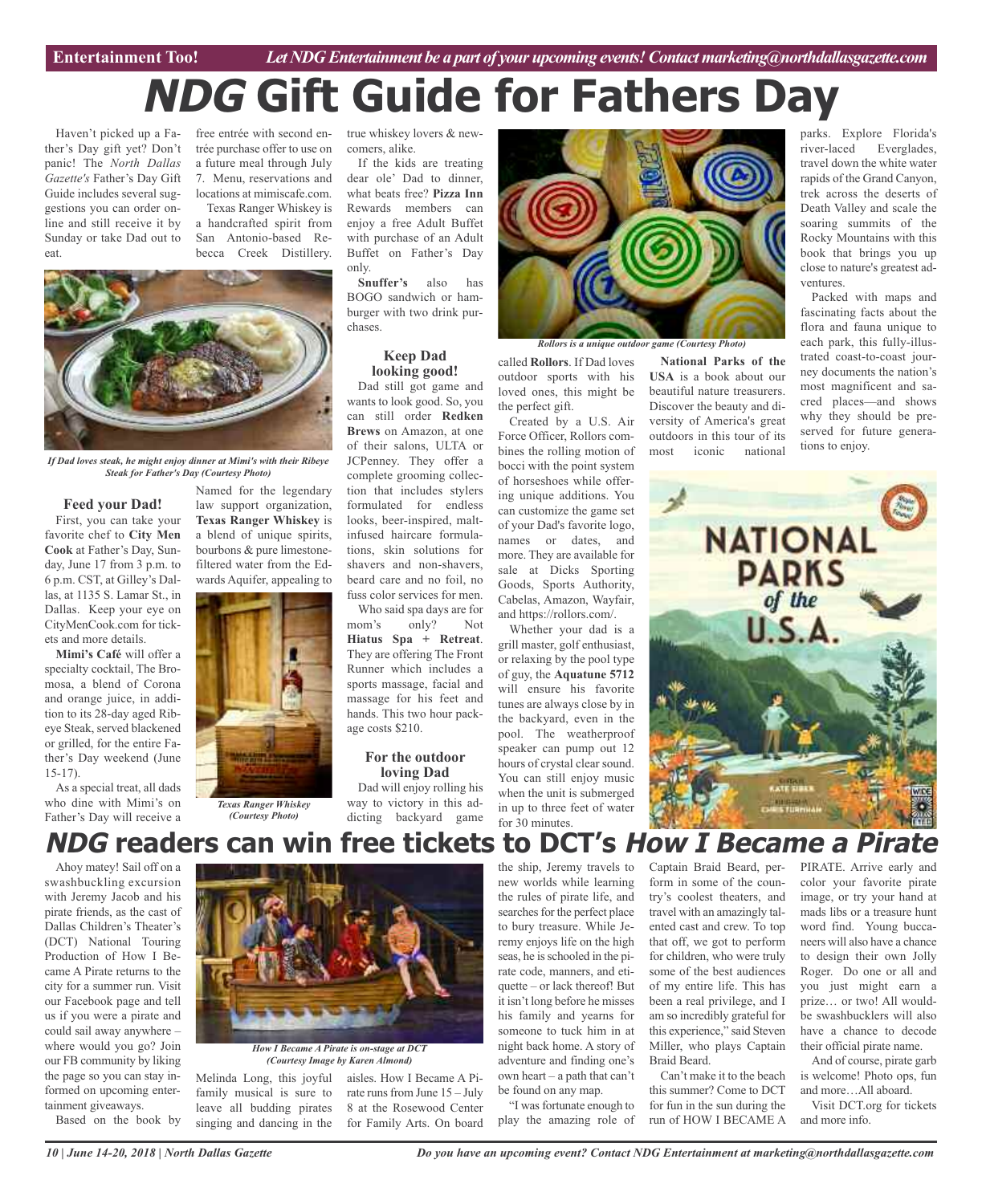## **NDG Book Review: How to Trick the Tooth Fairy ain't no joke**

By Terri Schlichenmeyer

The joke's from you!

That's because you're a pretty funny kid. You're always being silly, pranking friends, goofing around, and joking to make people laugh – although sometimes, you have to admit that things get out of hand. In "How to Trick the Tooth Fairy" by Erin Danielle Russell, illustrated by Jennifer Hansen Rolli, they also get out of, um, mouth.

Kaylee was the Princess of Pranking.

"Mischief" was practically her middle name because there wasn't one sin-



gle day in a year when she didn't play a prank. She was known to prank her sister awake. Kaylee even pranked on Christmas.All her friends knew the score and they were careful around her. No sense in being her next "unsuspecting victim."

But, believe it or not, Kaylee wasn't the biggest prankster in the world. No, that would be The

by his predecessor after five

Tooth Fairy.

Seriously, have you ever actually seen The Tooth Fairy? Yeah, what can you say about pixie dust and swift fairy wings? Not much, except: can you spot trouble here?

Anyhow, one night, right after Kaylee lost a tooth, The Tooth Fairy came to visit. She was expecting to find a small, hard, white object beneath Kaylee's pillow but we are talking about Kaylee here and instead, The Tooth Fairy got a frog.

When you pillow-prank a professional with a rubber frog, you get dozens of real frogs in your bedroom in an-

swer. From there, it was "Game On!"

Kaylee pranked The Tooth Fairy with a slice of chocolate pie and hot-sauce topping. Ugh. The Tooth Fairy retaliated with a roomful of sticky ice cream with whipped cream and cherries that landed absolutely everywhere. What a mess! Of course, Kaylee couldn't leave things well enough alone so she retaliated and The Tooth Fairy retaliated again and before long, payback was no fun. Nobody meant to hurt anybody.

What happens when two big pranksters have to call

off their epic prank-off? Is it possible for them to keep a long-term truce?

So you say you've got a mischief-maker in the house. The sillier, the better for her and the more laughs, the more fun. That's why you need "How to Trick the Tooth Fairy" around: this book is a perfect giggle-generator.

Part of the reason is that author Erin Danielle Russell's Kaylee is pure playfulness, which makes her easy for fun-loving kids to understand and identify with. Kaylee's pranking isn't malicious misbehavior or worthy of scolding; it's messy in a colossal way, but it's really just kid stuff. The Tooth Fairy, on the other hand, lends a bit of magic pixie influence to the tale. Her pranks really go over-thetop; with artwork by Jennifer Hansen Rolli, mayhem adds to the free-wheeling freefor-all feel of the book.

For four-to-eight-yearolds who know how to get a little wild, this book will become a favorite pretty quickly. It's also for kids who love a good prank, and for children who haven't met The Tooth Fairy yet. The fun they'll find inside "How to Trick the Tooth Fairy" ain't no joke.

### **CFPB's acting director is acting up: Mulvaney joins payday industry to fight regulation**

By Charlene Crowell

EverydayAmerican school children are taught about this country's founding. Untold generations were taught that in a democracy, government is "of, by, and for the people".

Yet when it comes to consumer finance, some who serve in government seem to have forgotten whom they work for.

Mick Mulvaney, the illegally appointed Acting Director of the Consumer Financial Protection Bureau (CFPB) is a glaring example of one who appears to consistently relegate the financial concerns ofAmerica's people in favor of businesses that harm instead of help consumers. His support of the payday and small-dollar lending industry is a prime example.

In January Mulvaney announced it was time to "reconsider" the Bureau's payday rule that was announced

years of public forums, research and more than one million comments. He also encouraged the industry to apply for waivers that would exempt them from the rule's first deadline this April. More recently, he publicly sided again with the payday industry's efforts by joining the leading payday lenders'association in filing a joint motion to delay the compliance date for the CFPB's rule on payday loans for 445 days after the final judgement of litigation challenging the rule.

Among consumer advocates, Mulvaney's actions are as unprecedented as they are bizarre. For more than a decade, research by the Center for Responsible Lending (CRL) has consistently found that these small-dollar loans pick the pockets of working people at a rate of \$8 billion in fees ever year.

"Mick Mulvaney has been doing the bidding of payday lenders for years; but putting the CFPB's weight behind a joint legal motion with their lobbyists is a new low, even for him," said JoseAlcoff, the Payday Campaign Manager with Americans for Financial Reform.

"It is appalling that an agency with a primary mission of protecting consumers is now teaming up with a payday lending industry that is notorious for trapping people in debt," said Scott Astrada, CRL's Director of Federal Advocacy.

"It is despicable that the consumer bureau's interim director Mick Mulvaney is colluding with payday lending lobbyists who push unconscionable loans up to 400 percent annual interest on struggling families who can least afford it", said Lauren Saunders,Associate Director of the National Consumer Law Center.

This multi-billion-dollar industry has launched a legal

challenge to a rule that provides only two basic provisions: an ability to repay, and payment protections. The first requires lenders to make a reasonable determination before loan approval that consumers can afford to repay the loan.The latter provision denies lenders from taking repayment from checking accounts after two consecutive efforts failed.

The average payday loan may only be \$365 but comes with an average triple-digit interest rate of 361 percent and \$458 in fees – payable in full, usually within two weeks. The lender requirement of full payment triggers a long-term trap for borrowers: 75 percent of all payday fees are stripped from borrowers stuck in more than 10 loans a year. Similarly, 85 percent of car-title loan renewals occur within 30 days of a previous one that could not be fully repaid. Additionally, one out of every five

borrowers end up losing their vehicle to repossession.

Today, 15 states and the District of Columbia have enacted interest rate caps on payday loans. CRL research found that consumers in these states save \$2.2 billion each year that otherwise would have been paid for predatory fees.

In 2006 the Military LendingAct was approved with bipartisan support and authorized the Department of Defense to protect active duty members of the military, their spouses, and dependents with a 36 percent interest rate cap. In 2016, the regulations were expanded to include a wider range of credit products.

But for those who aren't active military and who live in the 35 states without meaningful payday car title loan regulation, the debt traps continue. A fair federal rule was previously promulgated and should be allowed to take effect.

The consumers whose lives will be either helped or hurt most by the eventual judicial ruling will be people of color. There are reasons why civil rights organizations like the NAACP, Leadership Conference on Civil & Human Rights, UnidosUS, and the League of United Latin American Citizens all vigilantly oppose these small and predatory loans.

"Instead of letting Mulvaney feed consumers to loan sharks," added Astrada, "the TrumpAdministration should appoint a permanent director of the Consumer Financial Protection Bureau with a commitment to protecting consumers."

That kind of move would give renewed meaning to "government of, by, and for the people". Stay tuned.

*Charlene Crowell can be reached at Charlene.crowell@responsiblelending.org.*

### **Lessons From the Financial Independence and Early Retirement (FIRE) Community**

### By Hugh Norton

How do you envision your retirement? Forsome, there's an idealistic image that many share of days spent walking along a warm beach, endless travel and a leisurely lifestyle. On the other end of the spectrum, some people haven't had the opportunities that would afford them the

ability to stop working when they want, never get to retire in the traditional sense and struggle to live on a fixed income once they're no longer able to work.

There's also a middle ground, those who can afford to stop working and live a modest lifestyle. But the financial requirements for seniors have changed and

grown over the years, and so this middle option may be less common as a result. Employer pensions and other retirement benefits aren't as prevalent or plentiful as they once were. Longer life expectancy and a rising cost of living can make it more difficult to live purely on Social Security benefits and retirement savings alone.

However, there are individuals and families who have been lucky enough to be in the position to retire decades before their 60s. They're part of a social movement known as FIRE – financial independence and early retirement – that has its own values, rules, subgroups and lingo.

**What is FIRE?**

The idea of becoming financially independent, when you can live off the income from your savings and investments, and retiring early, a notion that can seem too good to be true. Even if the end goal is desirable, it may not be possible for many, and in cases where it is possible, some may not be up for the journey. Early retirees may

live in small homes, drive old cars and avoid eating out prior to retirement – all with the goal of accumulating enough savings to live on after retirement.

There is more than one way in which people have achieved FIRE. However, there are a few basic rules to

#### See LESSONS, Page 12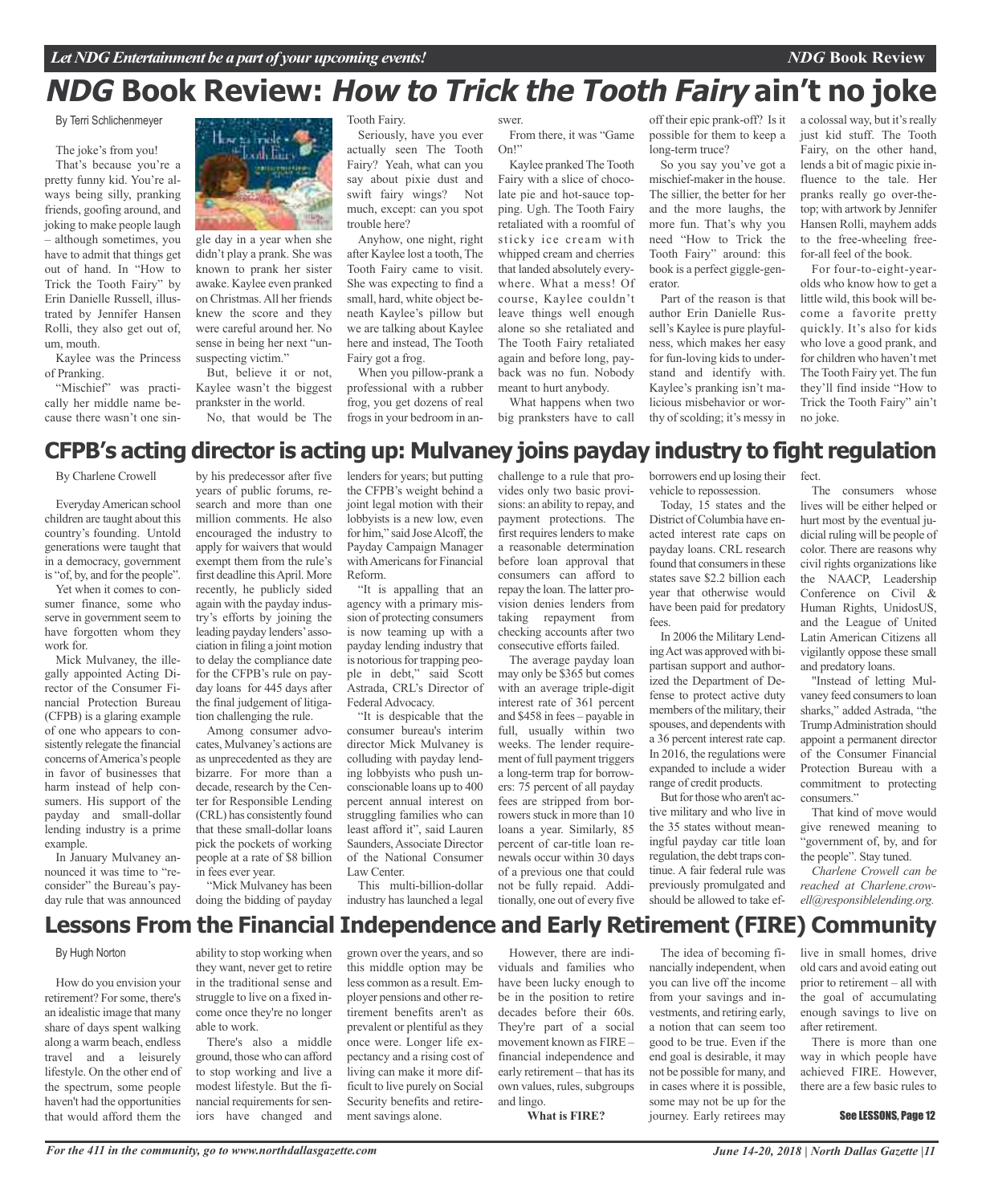### **Dallas residents turn in more than 120,000 petition signatures for paid sick time**

On Monday, June 11, Dallas workers, community members, business owners, faith and labor leaders gathered at city hall to submit more than 120,000 petition signatures to place paid sick time in the hands of Dallas voters in November.

"The last 60 days, we have gone out into the Dallas community to speak and listen to workers about the realities of living and working in Dallas," said Diana Ramirez, Deputy Political Director of Workers Defense. "Far too many workers are working paycheck to paycheck and risking their jobs when a family member

get there:

vestments.

budget can help.

faster.

• Try to find ways to increase your savings rate by cutting expenses and increasing your income. Creating and closely monitoring a

• Look for opportunities to increase your investment returns and grow your money

• Aim to have enough in your savings that you can retire early, perhaps in your 50s, 40s, 30s or even earlier. has fallen ill. Today, we say 'no more' as we bring Dallas workers closer to the ability to earn paid sick time."

"As a born and raised Dallas resident, it fills me with joy knowing that we're putting the power to improve our city in the hands of the people," said Mary Guzman, Texas Organizing Project Education Fund board member. "Together, by turning in these petitions today, we are one step closer to ensuring more dignity for everyone who works and fairness for all of our families."

"As union members we know that all working people - regardless of income, age or background - need to be able to meet their basic needs to take care of themselves and their family members," said Mark York, Dallas AFL-CIO. "What this campaign is working towards- a minimum standard for all workers in Dallas will increase protection for our families and communities and strengthen our economy."

"CWA Local 6215 and all locals believe that paid sick time isn't just a need, it is a must," said Earnest Tilley, CWA Local 6215 Executive Vice President. "Things happen in life that are often

ples of the FIRE movement into your life without going

**Evaluate your priorities.** This is always a great place to start. No one else gets to decide what's truly important in your life. If you take the time to evaluate what you want and what's important to you, it can help you set clear goals to strive for and a benchmark by which to measure the decisions that shape your financial future. **Decrease expenses.** No matter your aptitude for a frugal lifestyle, look for ways to cut costs in different areas of your life. Housing, transportation and food are often major monthly ex-

to extremes:

unforeseen, and employees that work to make a decent living should be afforded the opportunity to accrue paid sick time and use it when they need to."

"As socialists, we recognize paid sick time as an valuable measure and an important step toward a broader conversation about health justice," said Kristian Hernandez, Co-Chair of Democratic Socialists of America (DSA) North Texas. "Workers deserve to care for themselves and for their families. We view healthcare not as a privilege, but as a human right." "This is a really great day

penses, so it could help to focus on these areas. Some FIRE devotees sell their cars or trucks and walk or bike to work. Organizing a carpool or taking public transportation could be a better fit for

**Increase your income.** There are many ways to increase the other side of the equation as well. You could look for a side gig or negotiate a raise with your current employer. If you have the funds to make it work, taking on an investment property could also be a key to

your lifestyle.

higher income.

for Dallas and its workers," said Lee Daughtery, owner Alexandre's. "The service industry is excited this is headed to the ballot in November for the chance to bring much needed relief to the industry and keep the people preparing and serving your food and beverages healthy."

"No worker should ever have to choose between selfcare or going back to work. Paid sick time benefits both employee and employer," said Pastor Dr. Jaime Kowlessar, City Temple Seventh-Day Adventist Church and Faith in Texas'Clergy Table Leader. "When workers are

at the best they can offer an optimal level work, and productivity."

"As a council member, it is a beautiful day in our democracy to lift up the voice of so many Dallasites who believe in the rights and humanity of their fellow residents." said Omar Narvaez, Dallas City Council Member. "Now it is time to lift their voices to the City Secretary and show a United Dallas that protect families' health and their jobs without losing pay."

Workers and advocates kicked off the Dallas campaign for paid sick time on April 13.

#### **Bottom Line:**

Even if early retirement is not in your game plan, there are still valuable lessons and takeaways from the examples of those who have been able achieve this goal.If you're intrigued by some of the concepts or think you may want to join others on the path to FIRE, there are resources and tools that can help. You can use basic online calculators to create a budget or check your savings progress and help you determine when you'll be able to retire.

*Hugh Norton directs Visa's financial education programs. To follow Practical Money Skills on Twitter: www.twitter.com/Practical-Money.*

live by that could help you • Live a modest and frugal lifestyle and put most of your earnings (often over 50 percent) into savings and in-Reaching financial independence doesn't necessarily mean you have to quit your job. However, you now have that option and the freedom that comes with it. **LESSONS,** continued from Page <sup>11</sup>

How to apply the movement to your life

Realistically, reaching FIRE may not be an option for everyone. But increasing the gap between your income and expenses such that you have more money coming in than going out could help your financial situation even if you don't think you can retire early (or event want to).

Here are a few ways to incorporate the guiding princi-

## **LENDING,** continued from Page <sup>1</sup>

gram until 2016 when they hired me to do so full time.' Scott said. "Now I am able to share my story and ensure our families that they are not their credit score and that they can get out of the vicious cycle of poverty and debt."

OTRL relies on learning about a client's cash flow, circumstances, motivation and desire to improve their current situation to get them qualified for an affordable loan. Their vehicle selection specialists consider their budget, vehicle use, and family size, and then work with their community of car dealerships to find them a reliable car under warranty.

They have partnerships with a community of car dealerships to help us find a reliable car under warranty. Once the client selects an approved dealership, OTRL ensures they understand how the program works.

After the family receives their car, OTRL continues to provide support and advocate for the families throughout the life of their loan. The objective is to help the client to improve their credit and financial position while assisting them to get back on the road to economic mobility.

For people who are not ready for the regular Mobility Program, OTRL offers the KEY program.

The Keys to Empowering Yourself program is a provisional transportation collaboration offering temporary vehicles and intensive financial coaching while these clients find employment, gain job stability and financial skills. They are also working to accumulate savings. The KEY cars are slightly older and higher mileage than the typical vehicles in the other program.

"Our network of community partners asked us to find a transportation solution for their most vulnerable clients taking their first steps toward financial stability," Scott said. "This includes people looking for jobs, those without consis-

tent employment history, victims fleeing domestic violence, individuals who have been recently incarcerated, and students. In other words, clients who may not have a positive history of paying bills due to their sit-

**Avoid lifestyle inflation.** It can be tempting to "upgrade" your lifestyle when

hicle for about 12 months while they work, to qualify for the Mobility Program. At that time, they will trade out of the older vehicle and into a newer car with less mileage.

about the program, visit On-TheRoadLending.org.

However, if your goal is to increase the gap between your income and expenses, you'll want to maintain your lifestyle while your income rises.

your income increases.

**Aim for higher returns.** Whether you're a savvy investor or don't know a stock from a bond, a little research and planning could help you make more money with your money. Even low-risk actions, such as moving your money to a bank or credit union that offers a higher interest rate, could help. Lowering the fees you pay on checking, savings and investment accounts could also help increase your returns.

uation, stability at an employer or a residence." Their lending arm also supports the KEY Program. The client now has access to a loan for a lower-tier ve-

For more information

## **TISEO PAVING COMPANY**

419 E. Hwy. 80, Mesquite, TX 75150 Tel: (972) 289-0723 Fax (972) 216-5637 www.tiseopaving.com

Performing Concrete Street Paving in the Metroplex Area We Accept Subcontracting Bids For All Public Works Projects in the Dallas Area. We Are Accepting Applications for Concrete Mixer Drivers and Heavy Equipment Mechanics

**Equal Opportunity Employer**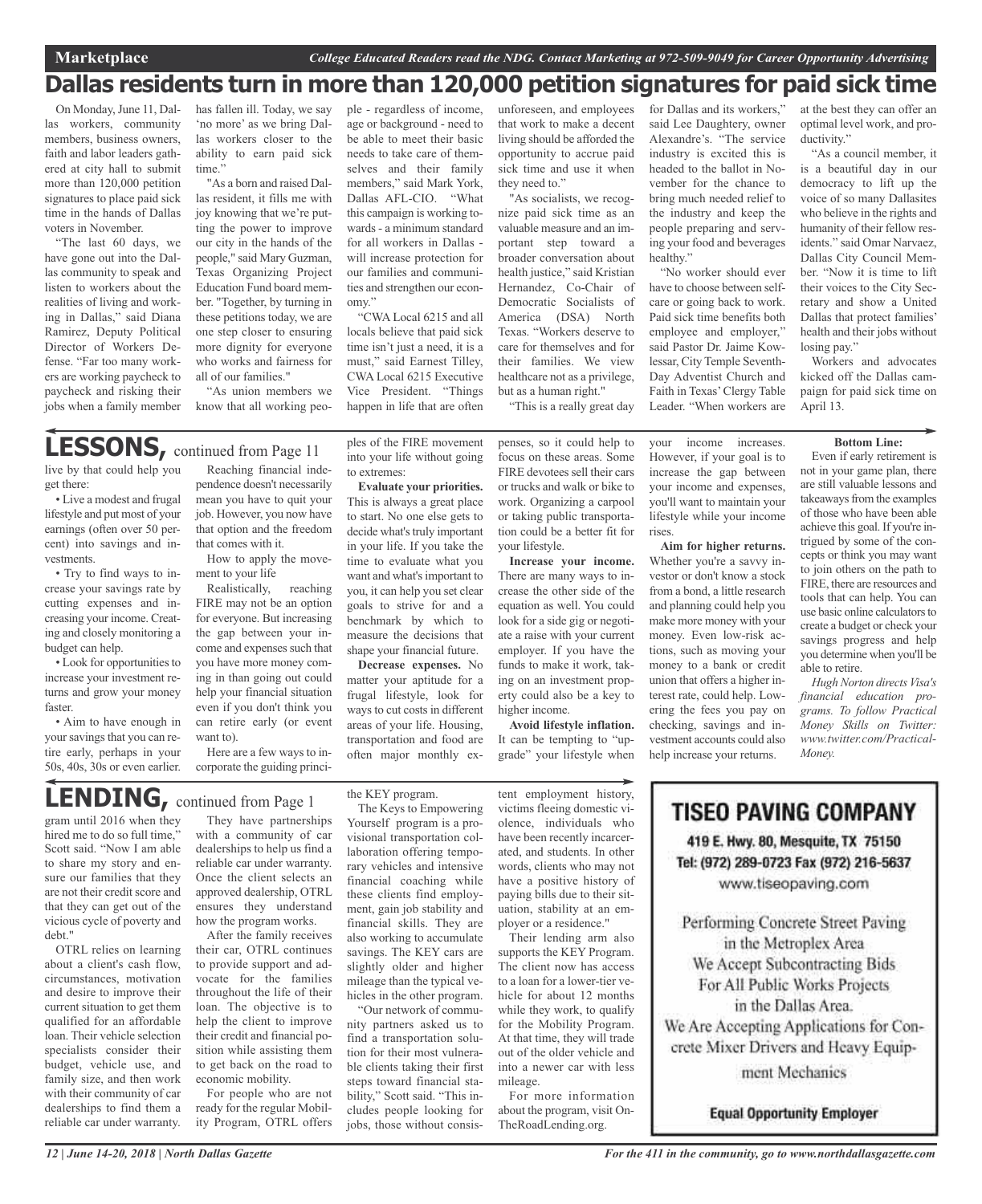## **Upcoming DFW area job fairs**

### **Application deadlines approaching Police Officers**

The City of Garland is looking for newly appointed Police Officer Recruits. The application deadline is June 29 by 5 p.m. Lateral Transfer program is available to qualifying current or prior police officers. Officers must be willing to respond to citizen calls for service, enforce criminal and traffic laws, reduce crime and fear of crime within the City of Garland. For more information visit the CityofGarland.com/employment .

**June 15 Omni Dallas Job Fair** The Omni Dallas Job Fair will be held on June 15 from 8 a.m. to 12 p.m. at



Omni Hotel. in Dallas. At the job fair, you'll get on the spot interviews and learn a little about how the hotel operates. No experience necessary. Omni Hotels & Resorts is an EOE and offers competitive pay and benefits. To Check out all open and available positions visit www.omnihotels.com/careers.

### **June 16 Uplift Education Child Nutrition Job Fair**

The Uplift Education Child Nutrition Job Fair will be held on June 16 from 9 a.m. to 12 p.m. at pin Uplift Education, in Dallas.

**June 19 Dallas Job Fair** The Dallas Job Fair will be held on June 19 from 11

a.m. to 2 p.m. at Sheraton Hotel Galleria, in Dallas. There will be live interviews with AT&T, Lockheed Martin, Starbucks, American Airlines, City of Dallas, Vasayo, Texas Health Resources, Kroger, Maverick Enterprises Inc., T-Mobile, Bank of America and many more! Be sure to bring plenty of resumes and dress professionally.

**June 21 Some Like it Hot - Job Fair**

The Some Like it Hot - Job Fair will be held on June 21 from 9 a.m. to 12 p.m. at pin

Dallas Farmers Market, in Dallas. Enjoy working outside? Come out and join them at their job fair in Dallas! There are six locations throughout Texas and three here in the DFW. We are looking to hire a wide-range of skill sets from our Mechanical Apprentices to Service Technicians and Superintendents. Some of these jobs even qualify for signing bonuses!!



**Attention Suppliers of Goods, Services and Construction**

**Review Competitive Opportunities at https://garlandtx.ionwave.net**

> **www.garlandpurchasing.com 972-205-2415**

### **June 27 Hiring Connections**

TRAC Workforce Services is hosting a Hiring Connections on June 27 from 10 a.m. to 12 p.m. at TRAC Workforce Services, in Dallas. Former foster youth 16-

24. Get exclusive access to hiring managers from top companies in fast food, retail, customer service or industrial distribution. TRAC Dallas Office contact Joe Mills 469-687-4743, jmills@CitySquare.org.



*The City of Irving does not discriminate on the basis of race, sex, religion, age or disability in employment or the provision of services.*



### **Ed Bell Construction Company**

*An Equal Opportunity Employer*

June 1, 2018

Ed Bell Construction is a Dallas based heavy highway contractor doing business in the North Texas market since 1963. With clients such as TxDOT, Dallas County Public Works, and the Cities of Dallas, Fort Worth, Richardson and Mansfield (plus many others), we have a strong backlog of work in the highway market locally. We are currently hiring for the following positions: **•Laborer (Underground) •Laborer (Utility) – Must have valid DL •Mechanic •CDL Driver (Haul Truck) •Finisher (Structures) – Must have valid DL •Crane Operator •Finisher (Paving)** Available: multiple openings Rate: Negotiable Must have own transportation Years of Experience required will vary, from 6 months to 2 years (depending on position) **Physical and Drug Screen Required Must have a Clear Background Must be at least 18 years old (CDL Driver, 21 yrs.) Must apply in PERSON, Monday – Friday from 8am to 11am**

**@ 10605 Harry Hines Blvd. Please visit our website: www.edbellconstruction.com/careers Or email your resume to: careers@edbellconstruction.com**







"I've originally from Sacramento. California, go learning about the history and culture of Dallas is really cool to me."

AGENT-MARRIER

Special Education Teacher

apply online<br>CFBJOBS.COM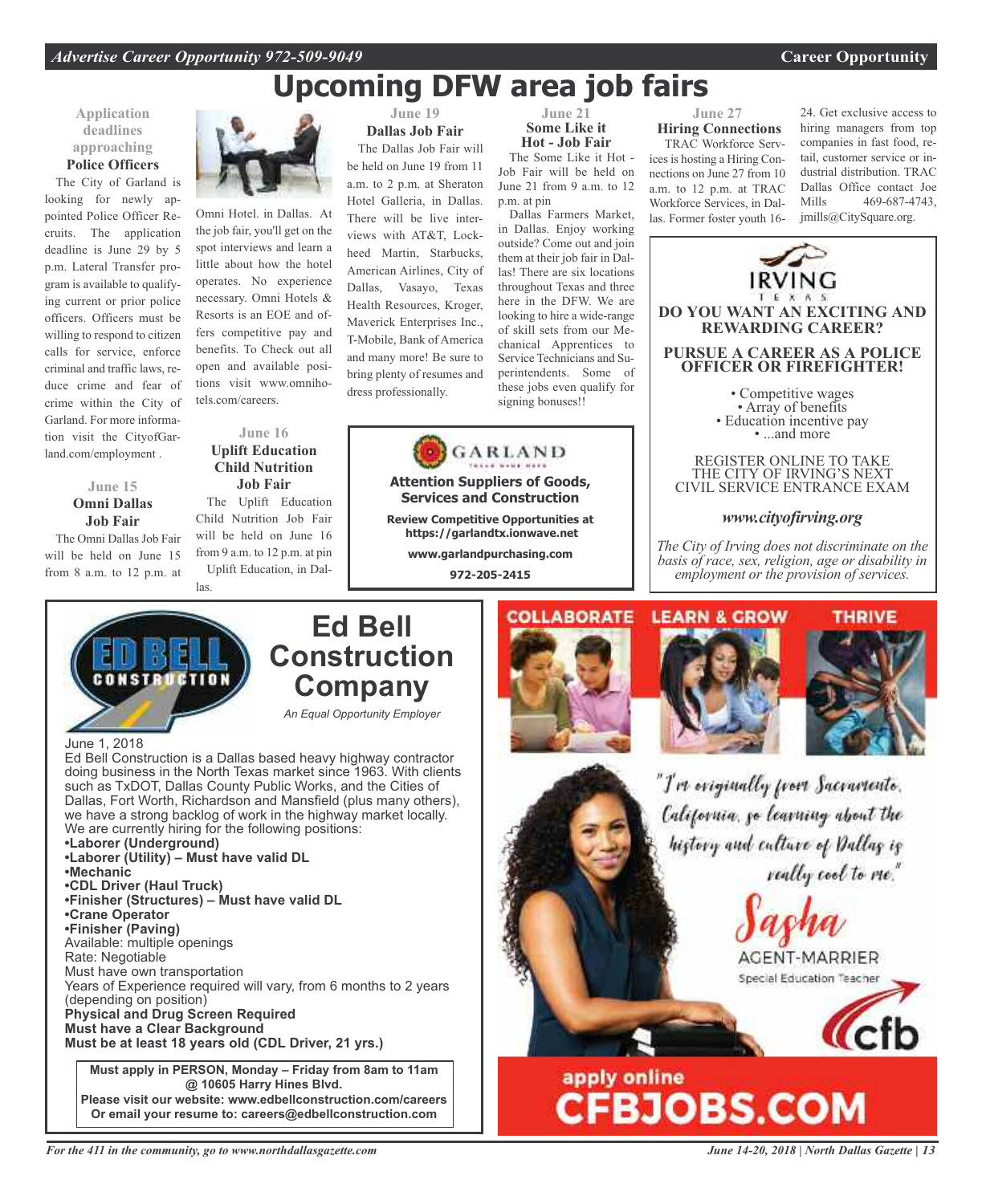#### **BETHEL BIBLE FELLOWSHIP, CARROLLTON (A PLACE TO BELONG)**

*NOTICE: Pastor Woodson serves the community by providing "Professional Therapy and Counseling Services" on a "Sliding Fee" scale. To schedule an appointment call the Pastoral Counseling Center at 972-526-4525 or email the church at www.bethelbiblefelloswhip.org*

Discover Hope and Help for daily living; and, you don't have to be a member to come. The Connect-2-Reflect (C2R) meetings are held in comfortable and relaxed homes, one in Carrollton and one in Plano, refreshments are served. Call the church for details.

#### **June 17, 9:45 a.m.**

Join us in our "Prayer and Meditation" at 9:45 am. You will be blessed and inspired. You don't want to miss this as we celebrate service to God, our community and all mankind. Also, we invite you as we honor all fathers, grandfathers and their families as they celebrate this day and hear an inspiring word from God.

#### **June 20, 7 p.m.**

Join us in Wednesday's Prayer and Bible Study Class with Senior Pastor Woodson, Pastor Larry Gardner, and others conducting a new book study with "The Red Sea Rules" by Robert J. Morgan, 10 God-Given Strategies for Difficult Times, with supporting chapters and verses. Spiritual maturity is God's desire for you; it's Time to Grow in the Word of God.

Dr. Terrance Woodson, Senior Pastor 1944 E. Hebron Parkway Carrollton, TX 75007 972-492-4300 www.bethelbiblefelloswhip.org

### **FELLOWSHIP CHRISTIAN CENTER CHURCH IN ALLEN "THE SHIP"**

**June 17, 9 a.m.** Join us in our Sunday Morning Services as we praise and worship God in the Joycie Turner Fellowship Hall, followed by our Worship Services; and bring someone with you, you will be blessed. It's for God's glory and honor.

#### **June 20**

Join us in our Wednesday's 12 Noon-Day Live, Prayer and Bible Study class and/or our Wednesday Night Live, Prayer and Bible Study at 7 p.m. to learn more about God's Word. Be encouraged by God's plan for your maturity and His glory; and most of all; be prepared to grow.

Dr. W. L. Stafford, Sr., Ed. D. Senior Pastor 2450 K Avenue #300 Plano, TX 75074 972-379-3287 www.theship3c.org

#### **INSPIRING BODY OF CHRIST CHURCH, Let's Go Fishing! MATTHEW 4:19**

**June 15, 7 p.m.** All men are invited to Men's Ministry meeting each Friday night at 7 p.m., (IBOC promotes proactive male leadership.)

#### **June 17, 10 a.m.**

Don't forget to invite family and friends to join us for our Morning Service as we celebrate of our Lord and Savior, Jesus Christ.

#### **June 18, 7 p.m.**

Pastor Rickie Rush 7701 S Westmoreland Road

### **OF PLANO (MOCOP) (Uniting the Body of Christ Among Nations)**

**June 17, 10 a.m.** Join us for Morning Worship Service as we praise and worship God for His

Honor and His glory and as we celebrate fathers and grandfathers on their special day. Don't forget to comeback at 7 p.m. for our Brazilian Church.

**June 20, 7 p.m.** You're invited to our Wednesday's Bible Study class; you will learn what God has to say to us. Come to be encouraged by God's plan for your spiritual growth and His glory.

Dr. Sam Fenceroy, PhD Senior Pastor and Pastor Gloria Fenceroy 300 Chisholm Place Plano, TX 75075 972-633-5511 www.mocop.org  $\mathcal{L}=\mathcal{L}^{\mathcal{L}}$  , where  $\mathcal{L}^{\mathcal{L}}$  , we have the set of the set of the set of the set of the set of the set of the set of the set of the set of the set of the set of the set of the set of the set of the set of

**SHILOH MBC IN PLANO** (WHERE COMMUNITY BECOMES FAMILY)

Come and connect to God through Shiloh; grow in Christ through the study of God's Word; and Serve God through service to each other and to the world. John 12:26.

See CHURCH, Page 15

### Investors Liquidation Sale: **Laurel Land Cemetery Burial Plot For Sale (one space) Section # 3, Space # 15, Lot # 20**



Laurel Land Cemetery charges for cost of single Plot: \$3995.00 Discount Amount, if you act right away: <\$1745.00> (your savings) Your Cost: \$2250.00

> **Call Today! 972.432.5219** (leave message,if no answer)

### **Church Happenings www.NorthDallasGazette.com**



Kedra A. Flowers CPA PC www.IRSsafe.com

### **Paid Internship opportunity for writers, college students in the Dallas Area**

The *North Dallas Gazette* has an internship

position available. The goal is to provide students and aspiring writers an opportunity to gain published clips, experience and professional feedback. The position is for up



to 20 hours a week at \$8.00 per hour. Applicants must have reliable transportation.

**Send resume and writing samples to: businessoffice@northdallasgazette.com**

NDG now has a "Special Advertising Package" for churches and non-profit organizations that need to let the community know about your Special Event.

### Opportunity You Can Measure...

### **Church Events**

- Church Anniversary
- Pastor's Anniversary
- Women's Day
- Men's Day

### **Non-Profit Org. Events**

- Fundraisers
- (Concerts)
- Special Events
- (Personal or Community)

### Special Rate \$199

(Black & White, per insertion) Ad size - 4.905"x 6"(Quarter Page, B&W) (NOTE: Color Ad \$75 extra per inserion) Production disclaimer - NDG ad meake-ready is not included in promotion. Layout/production of "copy ready"ad will be a nominal extra cost. E-mail ad copy to: Marketing@NorthDallasGazette.com or call our Marketing Department today! 972-509-9049



### Join us in Monday School as we grow in God's Word and learn what God has to say to us.

Dallas, TX 75237 972-372-4262 www.Ibocchurch.org

## $\overline{\phantom{a}}$  , and the set of the set of the set of the set of the set of the set of the set of the set of the set of the set of the set of the set of the set of the set of the set of the set of the set of the set of the s **MT. OLIVE CHURCH**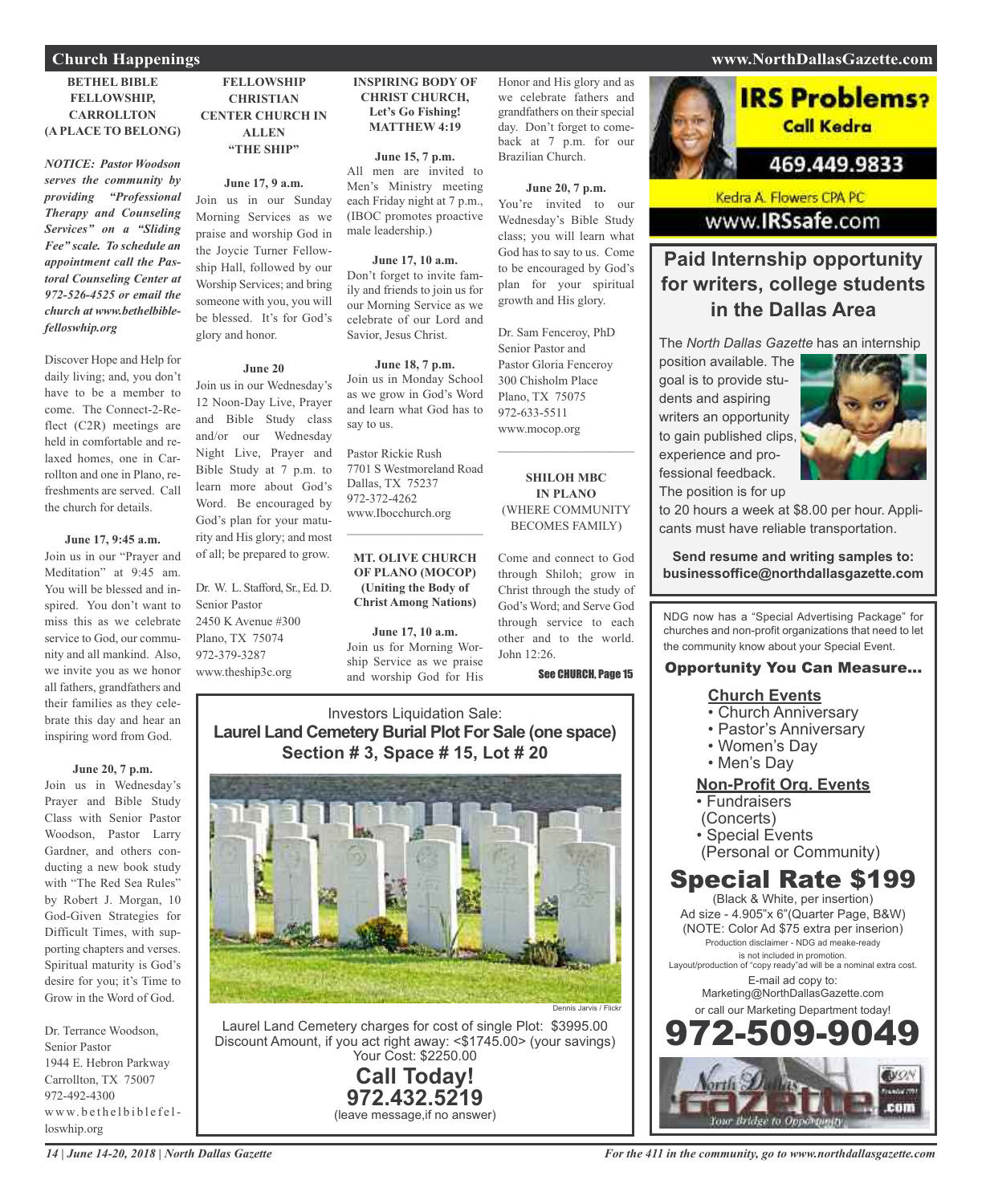# **Stop Living By Christian Principles**



*Send email to: businessoffice@ northdallasgazette.com to sign up for Sister Tarpley's weekly electronic newsletter.*

*... "having a form of godliness but denying its power. And from such people turn away!"*

**-- 2 Timothy 3:5.**

God never called you to live by Christian principles. He calls you to live in relationship with the living God, Jesus Christ. One of the weaknesses of the Christians today is that we teach people principles without having a relationship with God.

The western church is big on ten step programs, "howto" methods and acrostics to illustrate memorable ideas. There is a place for establishing principles to change negative behavior. However, we are not called to have a relationship with principles, but with a living God.

Living by principles is the equivalent to living by the law in the Old Testament. It is rooted in the

Greek system of learning and is dependent upon our strength instead of being led and empowered by the Holy Spirit. Principle-based living is powerless living. This only makes our Christian experience a religion instead of a relationship. "But if you are led by the Spirit, you are not under the law." (Galatians 5:18).

We read about principlebased followers in the book of Acts, "And through the hands of the apostles many signs and wonders were done among the people. And they were all with one accord in Solomon's Porch. Yet none of the rest dared join them, but the people esteemed them highly. And believers were increasingly added to the Lord, multitudes of both men and women," (Acts 5:12-14). There was a group of followers who liked being taught but never entered the game.

The prophet Jeremiah tells us about the nature of God and His desire for every believer. This is what the LORD says: " Thus says the Lord: "Let not the wise man glory in his wisdom, Let not the mighty

honor. We are, "Growing in Christ through the study of

Our church ministries offer opportunities for motivation and growth; join us and see. Be blessed of the Lord.

Dr. Isaiah Joshua, Jr. Senior Pastor 920 E. 14th Street Plano, TX 75074 972-423-6695 www.smbcplano.org

His Word."

man glory in his might, Nor let the rich man glory in his riches; But let him who glories glory in this, That he understands and knows Me,

That I am the Lord, exercising loving-kindness, judgment, and righteousness in he earth.

For in these I delight," says the Lord," (Jeremiah  $9.23 - 24$ 

Friend, have you been guilty of living a life based on principles instead of knowing the One who authored the principles? Invite Jesus to be Lord over your life and begin to spend time with Him (God) every day, by reading the scriptures to see what Gog has to say to you. Ask the Holy Spirit to lead and guide you through every moment of your day.

Are there any areas in your life that have not come under the lordship of Christ?

Is there any lack of obedience that will prevent you



*wife Susan, at their daughter Jessica's graduation ceremony, from New Smith High School*

### MT. OLIVE CHURCH OF PLANO 300 Chishoim Pl. Plano, TX 75075 972-633-5511

### Answers you need, Hope for today is waiting for you...

· Sunday School for all ages 8:30 am · Sunday Morning Prayer  $9.30$  am · Sunday Service  $10:00$  am . Wednesday Night Service 7:00 pm Pastor Sam Fencercy Pastor Gloria Fenceroy www.mocop.org Radio Programs "Vision & Truth Live" "Truth Made Simple" Call Pastor Sam Jisten to Pastor San Sun, 9:00pm-10:00pm<br>103.7 FM THE WORD Mar. Fri. 5:25pm. 5:30pm from being used fully by God? Ask Him to search you, since He alone knows your heart; to try you, to show you your anxieties; and see if there are any wicked ways in you.

Ask God to lead you in the everlasting way. (The above paragraph is based on Psalm 139:23-34). Praise God and lift Him up, for He is God Almighty and worthy to be praised.



### **CHURCH,** continued from Page <sup>14</sup> it's all for His glory and His

#### **June 17**

You are invited to our morning worship at 10 a.m. Sunday School will start at 8:30 a.m. We would love to have you at our services. Help us celebrate all fathers and grandfathers on their special day.

#### **June 20, 7 p.m.** You're invited to our

Wednesday's Bible Study to learn more about God's Word. Come and be encouraged by God's plan for your maturity and growth;



North Dallas Gazette takes a moment to reflect on the past with **Historical Perspectives from Sister Tarpley** Hear what it was like growing up in <sup>a</sup> very different Dallas when Booker T. Washington was <sup>a</sup> black school. Sister Tarpley graduated frm there and went on to college and later became a city councilmember in Carroll

**Look for NDGTV at NorthDallasGazette.com**

*For the 411 in the community, go to www.northdallasgazette.com*